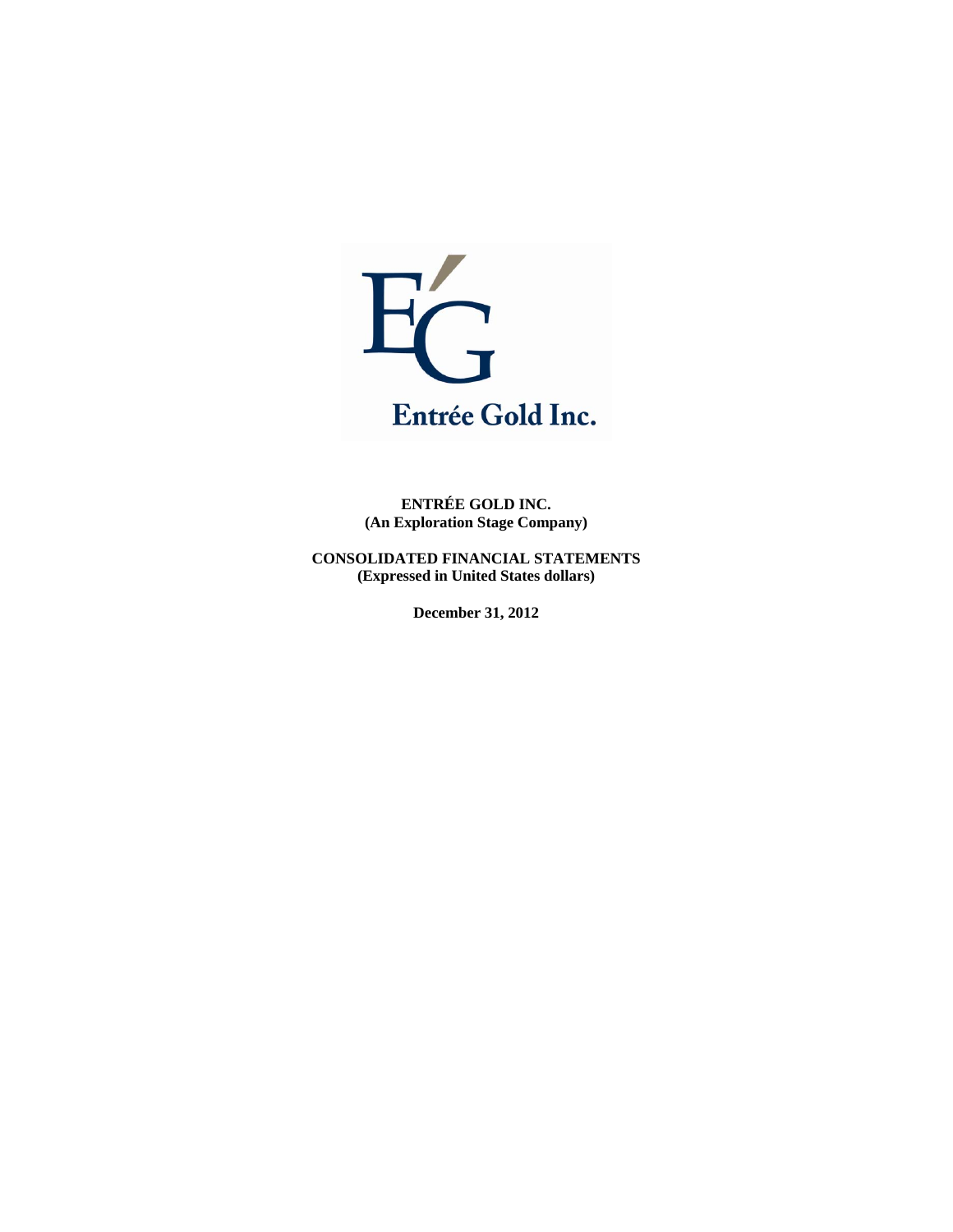# $D$ AVIDSON  $\&$  COMPANY LLP  $\_\_$ Chartered Accountants =

#### **REPORT OF INDEPENDENT REGISTERED PUBLIC ACCOUNTING FIRM**

To the Shareholders of Entree Gold Inc.

We have audited the accompanying balance sheets of Entree Gold Inc. as of December 31, 2012 and 2011 and the related statements of operations and comprehensive loss, stockholders' equity and cash flows for the years ended December 31, 2012, December 31, 2011 and from the date from inception (July 19, 1995) to December 31, 2012. Entree Gold Inc.'s management is responsible for these financial statements. Our responsibility is to express an opinion on these financial statements based on our audits.

We conducted our audits in accordance with the standards of the Public Company Accounting Oversight Board (United States). Those standards require that we plan and perform the audit to obtain reasonable assurance about whether the financial statements are free of material misstatement. An audit includes examining, on a test basis, evidence supporting the amounts and disclosures in the financial statements. An audit also includes assessing the accounting principles used and significant estimates made by management, as well as evaluating the overall financial statement presentation. We believe that our audits provide a reasonable basis for our opinion.

In our opinion, the financial statements referred to above present fairly, in all material respects, the financial position of Entree Gold Inc. as of December 31, 2012 and 2011, and the results of its operations and its cash flows for the years ended December 31, 2012, December 31, 2011 and from the date from inception (July 19, 1995) to December 31, 2012, in conformity with accounting principles generally accepted in the United States of America.

We also have audited, in accordance with the standards of the Public Company Accounting Oversight Board (United States), Entree Gold Inc.'s internal control over financial reporting as of December 31, 2012, based on criteria established in Internal Control-Integrated Framework issued by the Committee of Sponsoring Organizations of the Treadway Commission (COSO), and our report dated March 28, 2013, expressed an unqualified opinion.

**"DAVIDSON & COMPANY LLP"** 

Vancouver, Canada Chartered Accountants

March 28, 2013

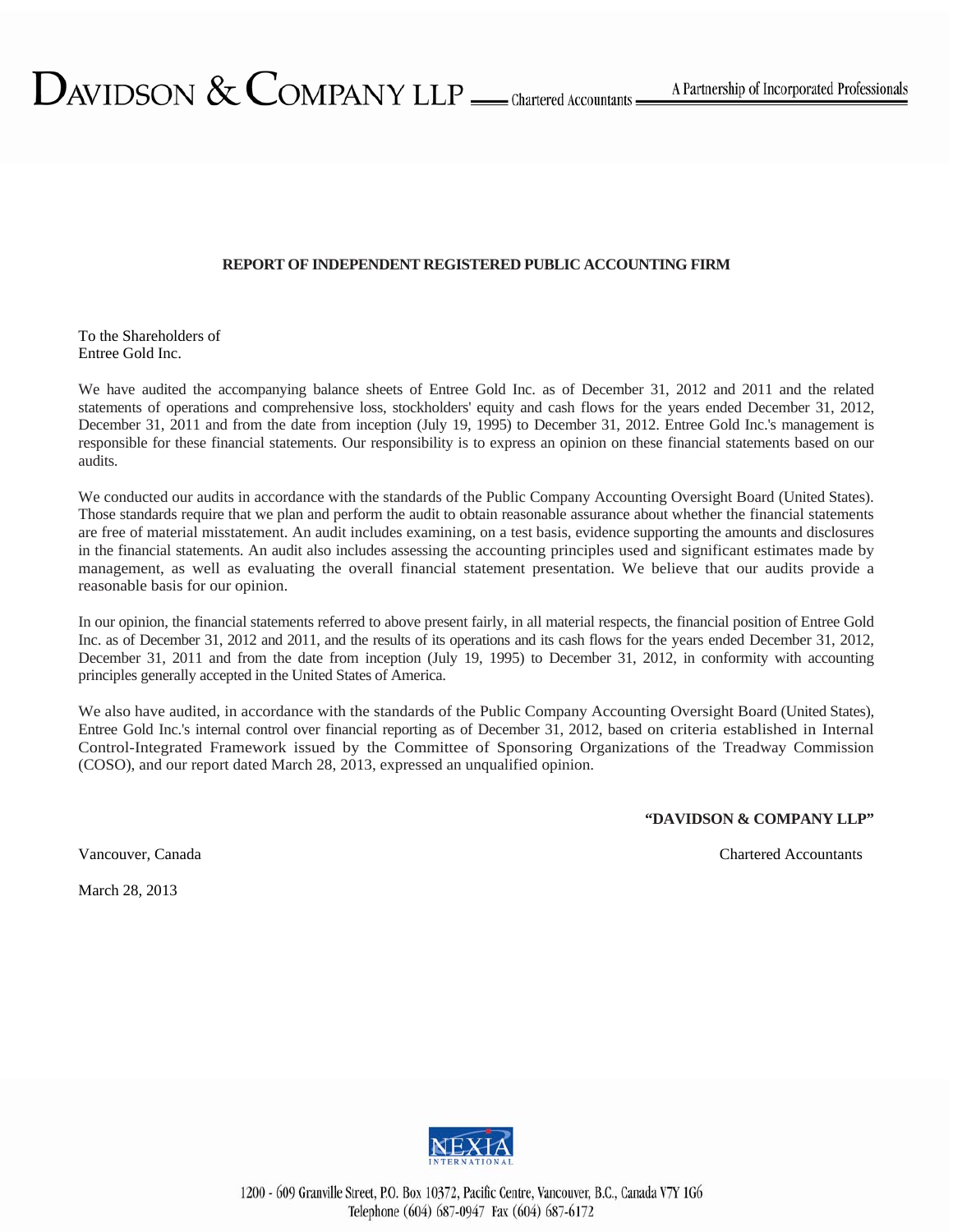# $D_{AVIDSON}$  &  $C_{OMPANY$  LLP  $\_\_$ Chartered Accountants

#### **REPORT OF INDEPENDENT REGISTERED PUBLIC ACCOUNTING FIRM**

To the Shareholders of Entree Gold Inc.

We have audited Entree Gold Inc.'s internal control over financial reporting as of December 31, 2012, based on criteria established in Internal Control-Integrated Framework issued by the Committee of Sponsoring Organizations of the Treadway Commission (COSO). Entree Gold Inc.'s management is responsible for maintaining effective internal control over financial reporting and for its assessment of the effectiveness of internal control over financial reporting included in the accompanying Management's Report on Internal Control over Financial Reporting. Our responsibility is to express an opinion on the company's internal control over financial reporting based on our audit.

We conducted our audit in accordance with the standards of the Public Company Accounting Oversight Board (United States). Those standards require that we plan and perform the audit to obtain reasonable assurance about whether effective internal control over financial reporting was maintained in all material respects. Our audit of internal control over financial reporting included obtaining an understanding of internal control over financial reporting, assessing the risk that a material weakness exists, and testing and evaluating the design and operating effectiveness of internal control based on the assessed risk. Our audit also included performing such other procedures as we considered necessary in the circumstances. We believe that our audit provides a reasonable basis for our opinion.

A company's internal control over financial reporting is a process designed to provide reasonable assurance regarding the reliability of financial reporting and the preparation of financial statements for external purposes in accordance with generally accepted accounting principles. A company's internal control over financial reporting includes those policies and procedures that (1) pertain to the maintenance of records that, in reasonable detail, accurately and fairly reflect the transactions and dispositions of the assets of the company; (2) provide reasonable assurance that transactions are recorded as necessary to permit preparation of financial statements in accordance with generally accepted accounting principles, and that receipts and expenditures of the company are being made only in accordance with authorizations of management and directors of the company; and (3) provide reasonable assurance regarding prevention or timely detection of unauthorized acquisition, use, or disposition of the company's assets that could have a material effect on the financial statements.

Because of its inherent limitations, internal control over financial reporting may not prevent or detect misstatements. Also, projections of any evaluation of effectiveness to future periods are subject to the risk that controls may become inadequate because of changes in conditions, or that the degree of compliance with the policies or procedures may deteriorate.

In our opinion, Entree Gold Inc. maintained, in all material respects, effective internal control over financial reporting as of December 31, 2012, based on criteria established in Internal Control-Integrated Framework issued by the Committee of Sponsoring Organizations of the Treadway Commission (COSO).

We have also audited, in accordance with the standards of the Public Company Accounting Oversight Board (United States), the balance sheets and the related statements of operations and comprehensive loss, stockholders' equity, and cash flows of Entree Gold Inc., and our report dated March 28, 2013 expressed an unqualified opinion.

#### **"DAVIDSON & COMPANY LLP"**

Vancouver, Canada Chartered Accountants Chartered Accountants

March 28, 2013

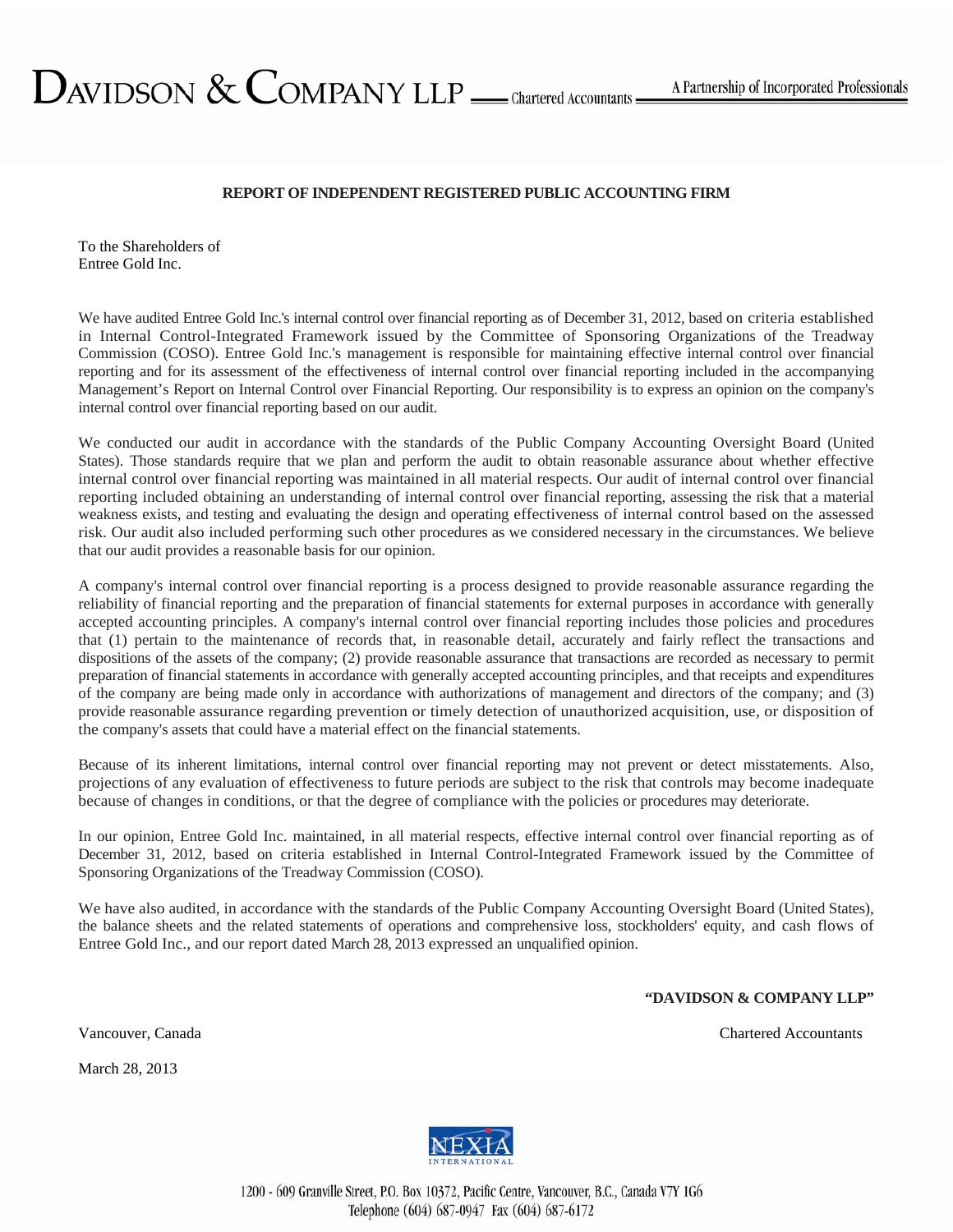(An Exploration Stage Company) CONSOLIDATED BALANCE SHEETS (Expressed in United States dollars)

|                                                                      |               | December 31,<br>2012 | December 31,<br>2011 |
|----------------------------------------------------------------------|---------------|----------------------|----------------------|
| <b>ASSETS</b>                                                        |               |                      |                      |
| <b>Current</b>                                                       |               |                      |                      |
| Cash and cash equivalents (Note 3)                                   | \$            | 4,255,508            | \$<br>14,512,198     |
| Short-term investments (Note 3)                                      |               |                      | 4,916,421            |
| Receivables                                                          |               | 223,722              | 424,522              |
| Prepaid expenses                                                     |               | 779,605              | 955,121              |
| Total current assets                                                 |               | 5,258,835            | 20,808,262           |
| Equipment (Note 5)                                                   |               | 539,567              | 754,846              |
| Mineral property interests (Note 6)                                  |               | 57,616,924           | 52,678,763           |
| Reclamation deposits                                                 |               | 606,155              | 215,066              |
| Other assets                                                         |               | 152,049              | 132,873              |
| <b>Total assets</b>                                                  | \$            | 64,173,530           | \$<br>74,589,810     |
| <b>LIABILITIES AND STOCKHOLDERS' EQUITY</b>                          |               |                      |                      |
| <b>Current</b>                                                       |               |                      |                      |
| Accounts payable and accrued liabilities                             | $\mathcal{S}$ | 559,579              | \$<br>1,804,126      |
| Loans payable to Oyu Tolgoi LLC (Note 7)                             |               | 5,563,657            | 4,327,878            |
| Deferred income tax liabilities (Note 10)                            |               | 9,722,384            | 9,392,614            |
| <b>Total liabilities</b>                                             |               | 15,845,620           | 15,524,618           |
| <b>Stockholders' equity</b>                                          |               |                      |                      |
| Common stock, no par value, unlimited number authorized, (Note 8)    |               | 167,428,814          | 165,574,192          |
| 128,877,243 (December 31, 2011 - 127,016,788) issued and outstanding |               |                      |                      |
| Additional paid-in capital                                           |               | 18,672,864           | 17,420,307           |
| Accumulated other comprehensive income (Note 12)                     |               | 3,253,019            | 1,901,351            |
| Accumulated deficit during the exploration stage                     |               | (141, 026, 787)      | (125,830,658)        |
| Total stockholders' equity                                           |               | 48,327,910           | 59,065,192           |
| Total liabilities and stockholders' equity                           | \$            | 64,173,530           | \$<br>74,589,810     |
| Nature and continuance of operations (Note 1)                        |               |                      |                      |

 **Commitments** (Note 14)

 **Subsequent events** (Note 16)

The accompanying notes are an integral part of these consolidated financial statements.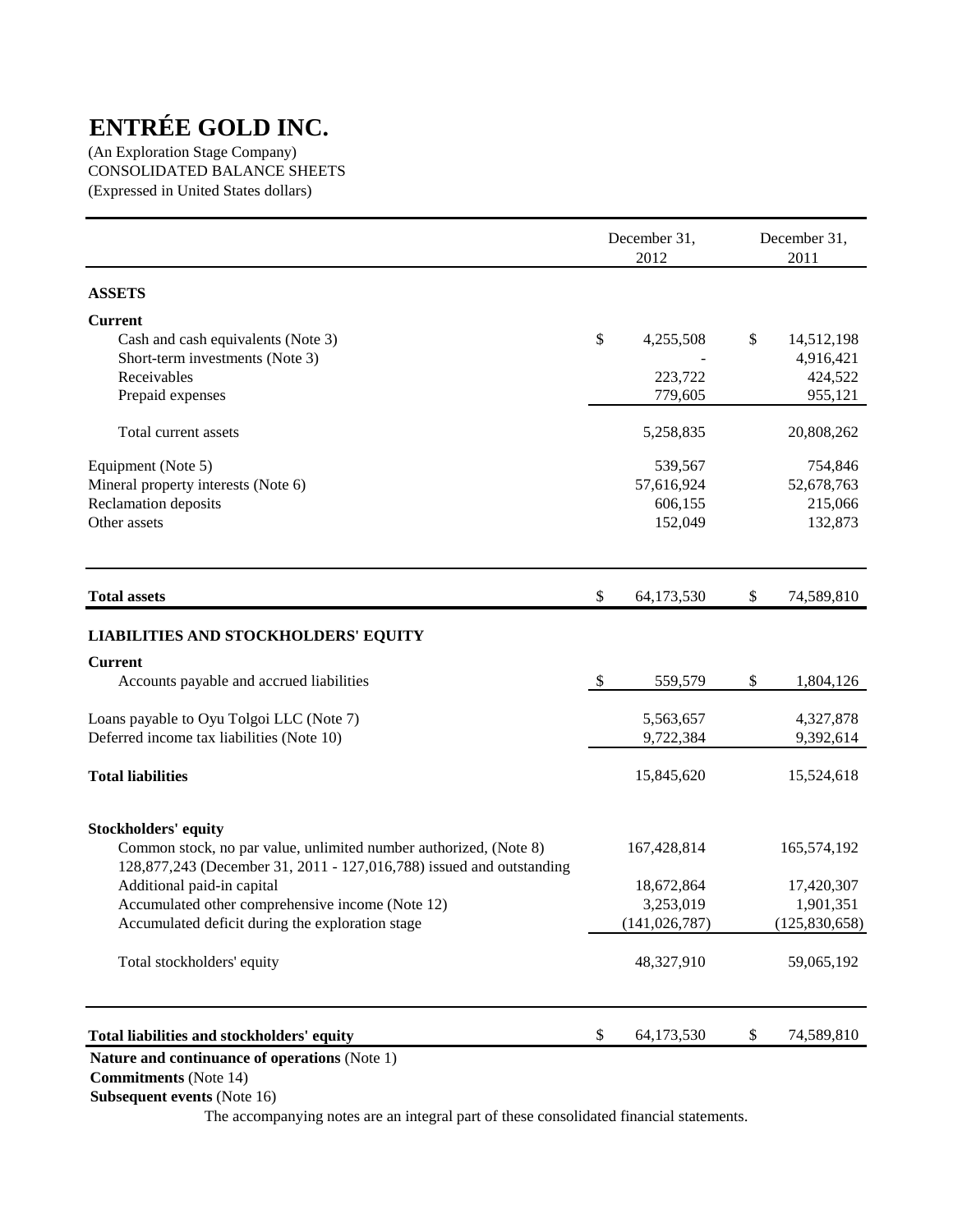(An Exploration Stage Company) CONSOLIDATED STATEMENTS OF OPERATIONS AND COMPREHENSIVE LOSS

(Expressed in United States dollars)

|                                                                                 | Year Ended<br>December 31,<br>2012 | Year Ended<br>December 31,<br>2011 | Inception<br>(July 19,1995) to<br>December 31,<br>2012 |
|---------------------------------------------------------------------------------|------------------------------------|------------------------------------|--------------------------------------------------------|
| <b>EXPENSES</b>                                                                 |                                    |                                    |                                                        |
| Exploration (Note 6)                                                            | \$.<br>8,234,354                   | \$17,679,174                       | 92,989,677<br><sup>\$</sup>                            |
| General and administration                                                      | 5,236,226                          | 5,766,102                          | 53, 347, 249                                           |
| Depreciation                                                                    | 150,654                            | 196,221                            | 1,427,067                                              |
| Foreign exchange loss (gain)                                                    | (187, 773)                         | 491,504                            | 81,725                                                 |
| Impairment of mineral property interests (Note 6)                               | 486,746                            | 531,005                            | 1,017,751                                              |
| Gain on sale of mineral property interests (Note 6)                             | (104, 914)                         | (1,574,523)                        | (1,679,437)                                            |
| <b>Loss from operations</b>                                                     | (13,815,293)                       | (23,089,483)                       | (147, 184, 032)                                        |
| Gain on sale of investments (Note 4)                                            |                                    | 3,326,275                          | 3,326,275                                              |
| Interest income                                                                 | 190,449                            | 342,343                            | 5,503,268                                              |
| Interest expense (Note 4)                                                       | (229, 359)                         | (151,952)                          | (454, 318)                                             |
| Loss from equity investee (Note 4)                                              | (1,012,156)                        | (2,397,085)                        | (4,930,785)                                            |
| Fair value adjustment of asset                                                  |                                    |                                    |                                                        |
| backed commercial paper                                                         |                                    |                                    | (2, 332, 531)                                          |
| Loss from operations before income taxes                                        | (14, 866, 359)                     | (21,969,902)                       | (146,072,123)                                          |
| Current income tax expense                                                      |                                    | (152, 190)                         | (152, 190)                                             |
| Deferred income tax recovery (expense) (Note 10)                                | (329,770)                          | 4,981,884                          | 5,197,526                                              |
| <b>Net loss</b>                                                                 |                                    | $(15,196,129)$ $(17,140,208)$      | $\mathbb{S}$<br>(141, 026, 787)                        |
|                                                                                 |                                    |                                    |                                                        |
| Comprehensive loss:<br>Net loss                                                 |                                    | $(15,196,129)$ $(17,140,208)$ \$   | (141, 026, 787)                                        |
|                                                                                 |                                    |                                    |                                                        |
| Unrealized loss on available for sale securities (Note 12)                      | 1,351,668                          | (2,747,997)<br>(1,101,366)         | 3,253,019                                              |
| Foreign currency translation adjustment (Note 12)<br><b>Comprehensive loss:</b> |                                    | $(13,844,461)$ $(20,989,571)$ \$   | (137,773,768)                                          |
|                                                                                 |                                    |                                    |                                                        |
| Basic and diluted net loss per share                                            | \$<br>$(0.12)$ \$                  | (0.15)                             |                                                        |
| Weighted average number of common shares outstanding                            | 128,650,791                        | 115,978,815                        |                                                        |

The accompanying notes are an integral part of these consolidated financial statements.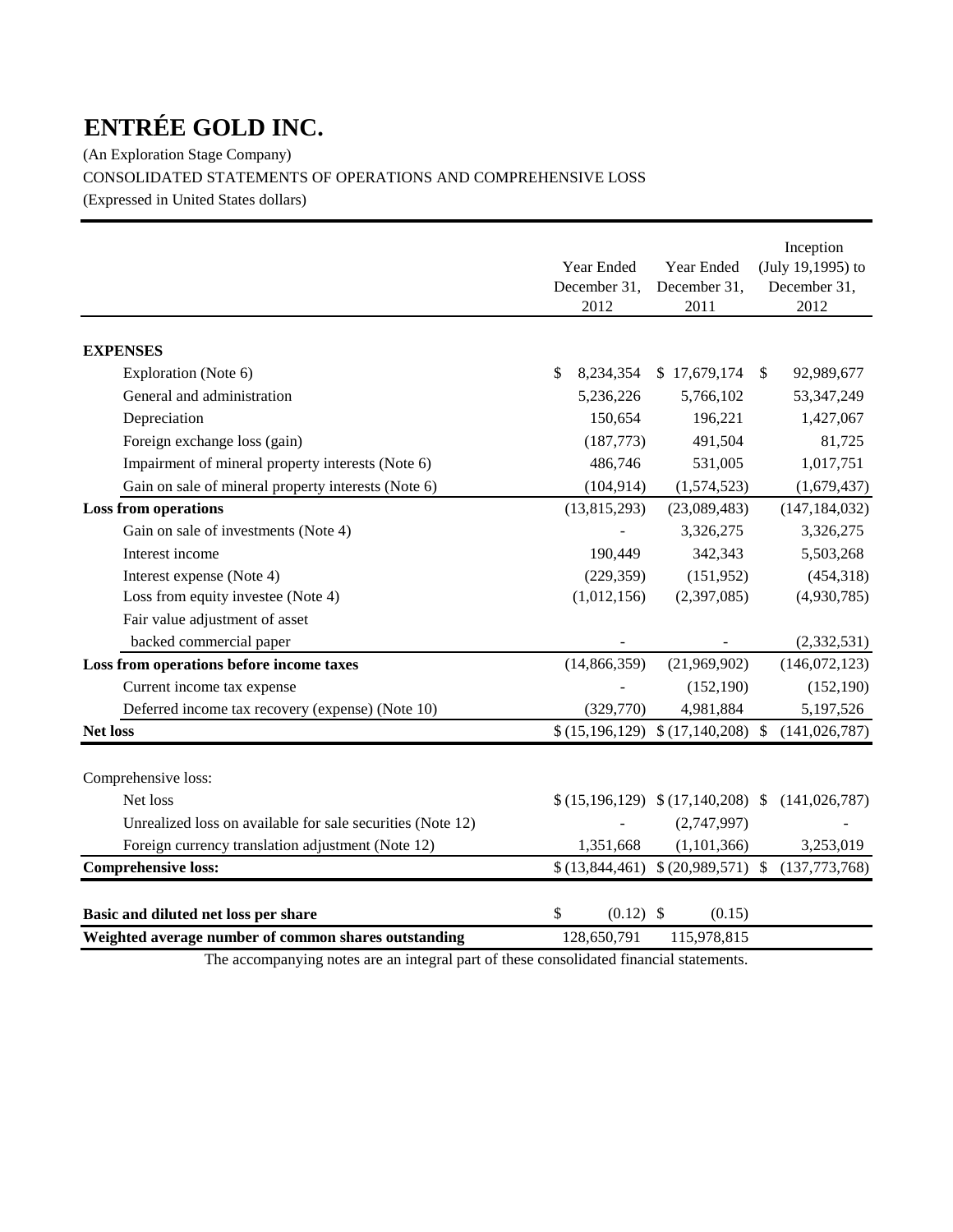(An Exploration Stage Company) CONSOLIDATED STATEMENT OF STOCKHOLDERS' EQUITY (Expressed in United States dollars)

|                                            | Number of<br><b>Shares</b> |                           | Common<br>Stock |               | Additional<br>Paid-in Capital |                    | Accumulated<br>Other<br>Comprehensive<br>Income |              | Accumulated<br>Deficit<br>During the<br>Exploration<br>Stage |               | Total<br>Stockholders'<br>Equity |
|--------------------------------------------|----------------------------|---------------------------|-----------------|---------------|-------------------------------|--------------------|-------------------------------------------------|--------------|--------------------------------------------------------------|---------------|----------------------------------|
| Balance, July 19, 1995 (date of inception) |                            | $\boldsymbol{\mathsf{S}}$ |                 | $\mathcal{S}$ |                               | $\mathbf{\hat{S}}$ |                                                 | \$           |                                                              | $\mathcal{S}$ |                                  |
| Shares issued:                             |                            |                           |                 |               |                               |                    |                                                 |              |                                                              |               |                                  |
| Private placements                         | 4,200,000                  |                           | 60,852          |               |                               |                    |                                                 |              |                                                              |               | 60,852                           |
| Acquisition of mineral property interests  | 3,200,000                  |                           | 147,520         |               |                               |                    |                                                 |              |                                                              |               | 147,520                          |
| Foreign currency translation adjustment    |                            |                           |                 |               |                               |                    | (756)                                           |              |                                                              |               | (756)                            |
| Net loss                                   |                            |                           |                 |               |                               |                    |                                                 |              | (175, 714)                                                   |               | (175, 714)                       |
| Balance, April 30, 1996<br>Shares issued:  | 7,400,000                  | $\mathbb{S}$              | 208,372         | $\mathbb{S}$  |                               | $\mathbb{S}$       | (756)                                           | $\mathbb{S}$ | (175, 714)                                                   | $\mathbb{S}$  | 31,902                           |
| Private placements                         | 3,880,000                  |                           | 274,718         |               |                               |                    |                                                 |              |                                                              |               | 274,718                          |
| Foreign currency translation adjustment    |                            |                           |                 |               |                               |                    | (8,568)                                         |              |                                                              |               | (8,568)                          |
| Net loss                                   |                            |                           |                 |               |                               |                    |                                                 |              | (56,250)                                                     |               | (56,250)                         |
| Balance, April 30, 1997                    | 11,280,000                 | \$                        | 483,090         | \$            |                               | $\mathbb{S}$       | (9, 324)                                        | $\mathbb{S}$ | (231,964)                                                    | \$            | 241,802                          |
| Foreign currency translation adjustment    |                            |                           |                 |               |                               |                    | (5,216)                                         |              |                                                              |               | (5,216)                          |
| Net loss                                   |                            |                           |                 |               |                               |                    |                                                 |              | (33, 381)                                                    |               | (33, 381)                        |
| Balance, April 30, 1998                    | 11,280,000                 | \$                        | 483,090         | $\mathbf{s}$  |                               | $\mathbb{S}$       | (14, 540)                                       | $\mathbb{S}$ | (265, 345)                                                   | \$            | 203,205                          |
| Foreign currency translation adjustment    |                            |                           |                 |               |                               |                    | (3,425)                                         |              |                                                              |               | (3,425)                          |
| Net loss                                   |                            |                           |                 |               |                               |                    |                                                 |              | (40, 341)                                                    |               | (40, 341)                        |
| Balance, April 30, 1999                    | 11,280,000                 | $\mathbb{S}$              | 483,090         | $\mathbb{S}$  |                               | $\mathbf S$        | (17,965)                                        | $\mathbb{S}$ | (305, 686)                                                   | $\mathbb{S}$  | 159,439                          |
| Escrow shares compensation                 |                            |                           |                 |               | 41,593                        |                    |                                                 |              |                                                              |               | 41,593                           |
| Exercise of stock options                  | 1,128,000                  |                           | 113,922         |               |                               |                    |                                                 |              |                                                              |               | 113,922                          |
| Foreign currency translation adjustment    |                            |                           |                 |               |                               |                    | (896)                                           |              |                                                              |               | (896)                            |
| Net loss                                   |                            |                           |                 |               |                               |                    |                                                 |              | (154, 218)                                                   |               | (154, 218)                       |
| Balance, April 30, 2000                    | 12,408,000                 | \$                        | 597,012         | $\mathbf{s}$  | 41,593                        | \$                 | (18, 861)                                       | $\mathbb{S}$ | (459, 904)                                                   | $\mathbb{S}$  | 159,840                          |
| Foreign currency translation adjustment    |                            |                           |                 |               |                               |                    | (5,627)                                         |              |                                                              |               | (5,627)                          |
| Net loss                                   |                            |                           |                 |               |                               |                    |                                                 |              | (18, 399)                                                    |               | (18, 399)                        |
| Balance, April 30, 2001                    | 12,408,000                 | \$                        | 597,012         | \$            | 41,593                        | $\mathbb{S}$       | (24, 488)                                       | \$           | (478, 303)                                                   | \$            | 135,814                          |
|                                            |                            |                           | continued       |               |                               |                    |                                                 |              |                                                              |               |                                  |

-continued-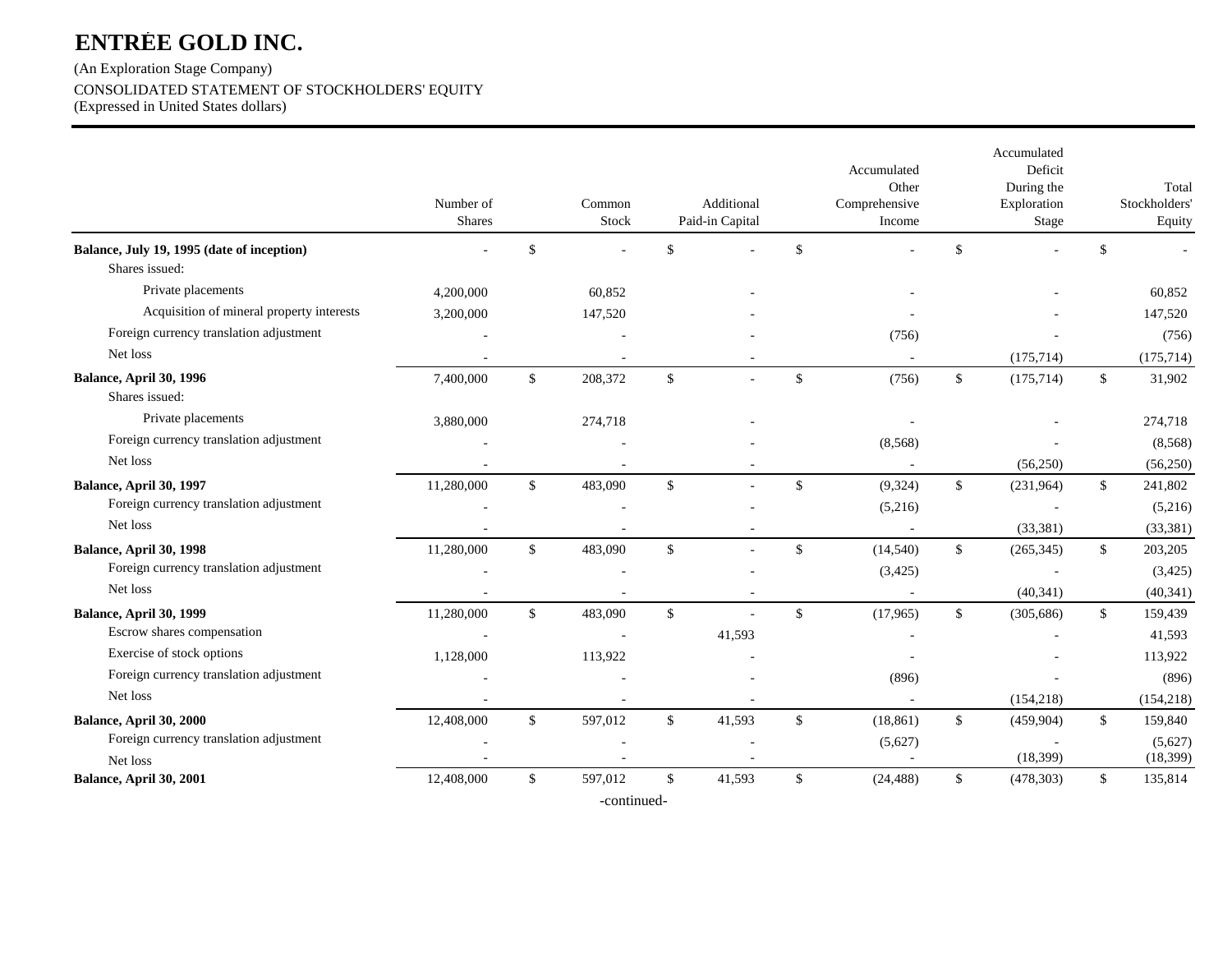(An Exploration Stage Company)

### CONSOLIDATED STATEMENT OF STOCKHOLDERS' EQUITY

(Expressed in United States dollars)

|                                             | Number of<br><b>Shares</b> |                    | Common<br>Stock |              | Additional<br>Paid-in Capital |              | Accumulated Other<br>Comprehensive Income | Accumulated<br>Deficit<br>During the<br>Exploration<br>Stage |              | Total<br>Stockholders'<br>Equity |
|---------------------------------------------|----------------------------|--------------------|-----------------|--------------|-------------------------------|--------------|-------------------------------------------|--------------------------------------------------------------|--------------|----------------------------------|
| - continued -                               |                            |                    |                 |              |                               |              |                                           |                                                              |              |                                  |
| Balance, April 30, 2001                     | 12,408,000                 | $\mathbb{S}$       | 597,012         | \$           | 41,593                        | $\mathbb{S}$ | (24, 488)                                 | \$<br>(478, 303)                                             | \$           | 135,814                          |
| Foreign currency translation adjustment     |                            |                    |                 |              |                               |              | (2, 561)                                  | $\overline{a}$                                               |              | (2,561)                          |
| Net loss                                    |                            |                    |                 |              |                               |              |                                           | (22, 490)                                                    |              | (22, 490)                        |
| Balance, April 30, 2002                     | 12,408,000                 | $\mathbf{\hat{S}}$ | 597,012         | $\mathbb{S}$ | 41,593                        | $\mathbb{S}$ | (27, 049)                                 | \$<br>(500, 793)                                             | $\mathbb{S}$ | 110,763                          |
| Shares issued:                              |                            |                    |                 |              |                               |              |                                           |                                                              |              |                                  |
| Private placements                          | 7,500,000                  |                    | 1,351,055       |              |                               |              |                                           |                                                              |              | 1,351,055                        |
| Exercise of warrants                        | 12,500                     |                    | 3,288           |              |                               |              |                                           |                                                              |              | 3,288                            |
| Agent's finder fee                          | 310,000                    |                    | 39,178          |              |                               |              |                                           |                                                              |              | 39,178                           |
| Finder's fee for mineral property interests | 100,000                    |                    | 35,827          |              |                               |              |                                           |                                                              |              | 35,827                           |
| Debt settlement                             | 135,416                    |                    | 45,839          |              | 5,252                         |              |                                           |                                                              |              | 51,091                           |
| Agent's warrants                            |                            |                    |                 |              | 16,877                        |              |                                           |                                                              |              | 16,877                           |
| Escrow shares compensation                  |                            |                    | $\sim$          |              | 40,205                        |              |                                           |                                                              |              | 40,205                           |
| Stock-based compensation                    |                            |                    |                 |              | 16,660                        |              |                                           |                                                              |              | 16,660                           |
| Share issue costs                           |                            |                    | (211, 207)      |              |                               |              |                                           |                                                              |              | (211, 207)                       |
| Foreign currency translation adjustment     |                            |                    |                 |              |                               |              | 73,080                                    |                                                              |              | 73,080                           |
| Net loss                                    |                            |                    |                 |              |                               |              |                                           | (1,073,320)                                                  |              | (1,073,320)                      |
| Balance, April 30, 2003                     | 20,465,916                 | $\mathbb{S}$       | 1,860,992       | \$           | 120,587                       | \$           | 46,031                                    | \$<br>$\overline{(1,574,113)}$                               | $\mathbb{S}$ | 453,497                          |
| Shares issued:                              |                            |                    |                 |              |                               |              |                                           |                                                              |              |                                  |
| Private placements and offerings            | 16,352,942                 |                    | 10,891,160      |              |                               |              |                                           |                                                              |              | 10,891,160                       |
| Exercise of warrants                        | 3,730,372                  |                    | 1,316,664       |              | (6, 443)                      |              |                                           |                                                              |              | 1,310,221                        |
| Exercise of stock options                   | 35,000                     |                    | 18,730          |              | (4,026)                       |              |                                           |                                                              |              | 14,704                           |
| Agent's corporate finance fee               | 100,000                    |                    | 64,192          |              | 8,384                         |              |                                           |                                                              |              | 72,576                           |
| Mineral property interests                  | 5,000,000                  |                    | 3,806,000       |              |                               |              |                                           |                                                              |              | 3,806,000                        |
| Agent's warrants                            |                            |                    |                 |              | 370,741                       |              |                                           |                                                              |              | 370,741                          |
| Escrow shares compensation                  |                            |                    |                 |              | 1,949,878                     |              |                                           |                                                              |              | 1,949,878                        |
| Stock-based compensation                    |                            |                    |                 |              | 414,847                       |              |                                           |                                                              |              | 414,847                          |
| Share issue costs                           |                            |                    | (1,302,715)     |              |                               |              |                                           |                                                              |              | (1,302,715)                      |
| Foreign currency translation adjustment     |                            |                    |                 |              |                               |              | 1,950                                     |                                                              |              | 1,950                            |
| Net loss                                    |                            |                    |                 |              |                               |              |                                           | (12, 505, 759)                                               |              | (12, 505, 759)                   |
| Balance, December 31, 2003                  | 45,684,230                 | $\mathbb{S}$       | 16,655,023      | \$           | 2,853,968                     | \$           | 47,981                                    | \$<br>(14,079,872)                                           | \$           | 5,477,100                        |
|                                             |                            |                    | -continued-     |              |                               |              |                                           |                                                              |              |                                  |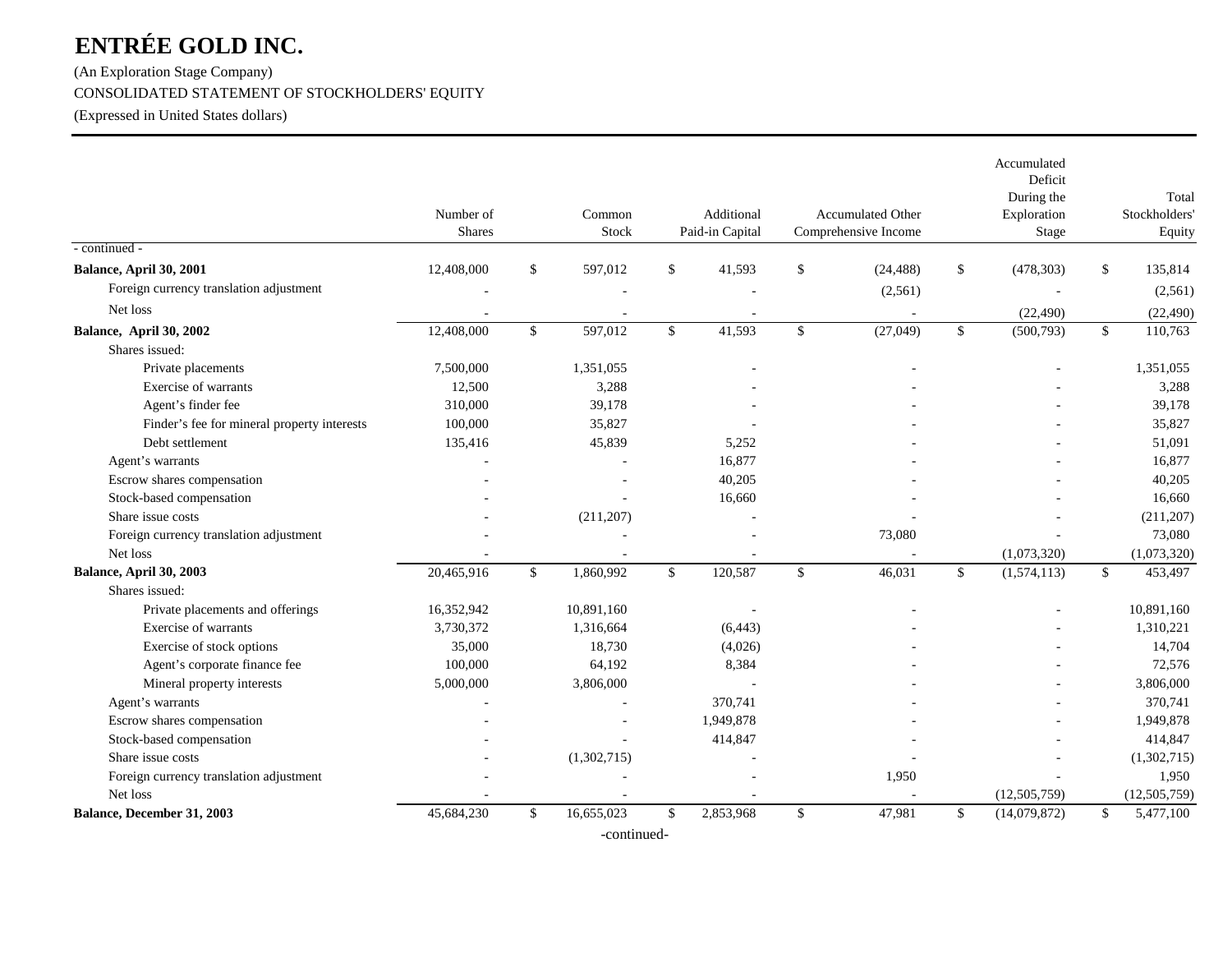(An Exploration Stage Company)

### CONSOLIDATED STATEMENT OF STOCKHOLDERS' EQUITY

(Expressed in United States dollars)

|                                         | Number of<br><b>Shares</b> |              | Common<br>Stock |              | Additional<br>Paid-in Capital |               | Accumulated<br>Other Comprehensive<br>Income | Accumulated<br>Deficit<br>During the<br>Exploration<br>Stage |               | Total<br>Stockholders<br>Equity |
|-----------------------------------------|----------------------------|--------------|-----------------|--------------|-------------------------------|---------------|----------------------------------------------|--------------------------------------------------------------|---------------|---------------------------------|
| - continued -                           |                            |              |                 |              |                               |               |                                              |                                                              |               |                                 |
| Balance, December 31, 2003              | 45,684,230                 | \$           | 16,655,023      | \$           | 2,853,968                     | $\mathbf{\$}$ | 47,981                                       | \$<br>(14,079,872)                                           | \$            | 5,477,100                       |
| Shares issued:                          |                            |              |                 |              |                               |               |                                              |                                                              |               |                                 |
| Private placement                       | 4,600,000                  |              | 3,846,521       |              |                               |               |                                              |                                                              |               | 3,846,521                       |
| Exercise of warrants                    | 533,836                    |              | 186,208         |              | (13, 197)                     |               |                                              |                                                              |               | 173,011                         |
| Exercise of stock options               | 50,000                     |              | 26,180          |              | (8,238)                       |               |                                              |                                                              |               | 17,942                          |
| Warrants issued for cancellation        |                            |              |                 |              |                               |               |                                              |                                                              |               |                                 |
| of price guarantee                      |                            |              |                 |              | 129,266                       |               |                                              |                                                              |               | 129,266                         |
| Escrow shares compensation              |                            |              |                 |              | 405,739                       |               |                                              |                                                              |               | 405,739                         |
| Share issue costs                       |                            |              | (21,026)        |              |                               |               |                                              |                                                              |               | (21,026)                        |
| Stock-based compensation                |                            |              |                 |              | 1,530,712                     |               |                                              |                                                              |               | 1,530,712                       |
| Foreign currency translation adjustment |                            |              |                 |              |                               |               | 132,501                                      |                                                              |               | 132,501                         |
| Net loss                                |                            |              | $\overline{a}$  |              |                               |               |                                              | (5,528,114)                                                  |               | (5,528,114)                     |
| Balance, December 31, 2004              | 50,868,066                 | \$           | 20,692,906      | $\mathbb{S}$ | 4,898,250                     | \$            | 180,482                                      | \$<br>(19,607,986)                                           | $\mathbf{s}$  | 6,163,652                       |
| Shares issued:                          |                            |              |                 |              |                               |               |                                              |                                                              |               |                                 |
| Private placement                       | 7,542,410                  |              | 13,538,097      |              |                               |               |                                              |                                                              |               | 13,538,097                      |
| Exercise of warrants                    | 10,456,450                 |              | 10,475,291      |              |                               |               |                                              |                                                              |               | 10,475,291                      |
| Exercise of stock options               | 772,000                    |              | 1,238,581       |              | (532,908)                     |               |                                              |                                                              |               | 705,673                         |
| Escrow shares compensation              |                            |              |                 |              | (435,583)                     |               |                                              |                                                              |               | (435,583)                       |
| Share issue costs                       |                            |              | (521,798)       |              |                               |               |                                              |                                                              |               | (521,798)                       |
| Stock-based compensation                |                            |              |                 |              | 5,074,100                     |               |                                              |                                                              |               | 5,074,100                       |
| Foreign currency translation adjustment |                            |              |                 |              |                               |               | 1,099,954                                    |                                                              |               | 1,099,954                       |
| Net loss                                |                            |              |                 |              |                               |               |                                              | (13,691,767)                                                 |               | (13,691,767)                    |
| Balance, December 31, 2005              | 69,638,926                 | $\mathbb{S}$ | 45,423,077      | $\mathbb{S}$ | 9,003,859                     | $\mathbb{S}$  | 1,280,436                                    | \$<br>(33,299,753)                                           | $\mathbf{\$}$ | 22,407,619                      |
| Shares issued:                          |                            |              |                 |              |                               |               |                                              |                                                              |               |                                 |
| Membership paid in stock                | 4,167                      |              | 8,870           |              |                               |               |                                              |                                                              |               | 8,870                           |
| Exercise of stock options               | 1,215,000                  |              | 1,862,345       |              | (753, 628)                    |               |                                              |                                                              |               | 1,108,717                       |
| Stock-based compensation                |                            |              |                 |              | 1,031,683                     |               |                                              |                                                              |               | 1,031,683                       |
| Foreign currency translation adjustment |                            |              |                 |              |                               |               | 252,317                                      |                                                              |               | 252,317                         |
| Net loss                                |                            |              |                 |              |                               |               |                                              | (9,655,341)                                                  |               | (9,655,341)                     |
| Balance, December 31, 2006              | 70,858,093                 | $\mathbb{S}$ | 47,294,292      | \$           | 9,281,914                     | \$            | 1,532,753                                    | \$<br>(42, 955, 094)                                         | \$            | 15,153,865                      |
|                                         |                            |              | -continued-     |              |                               |               |                                              |                                                              |               |                                 |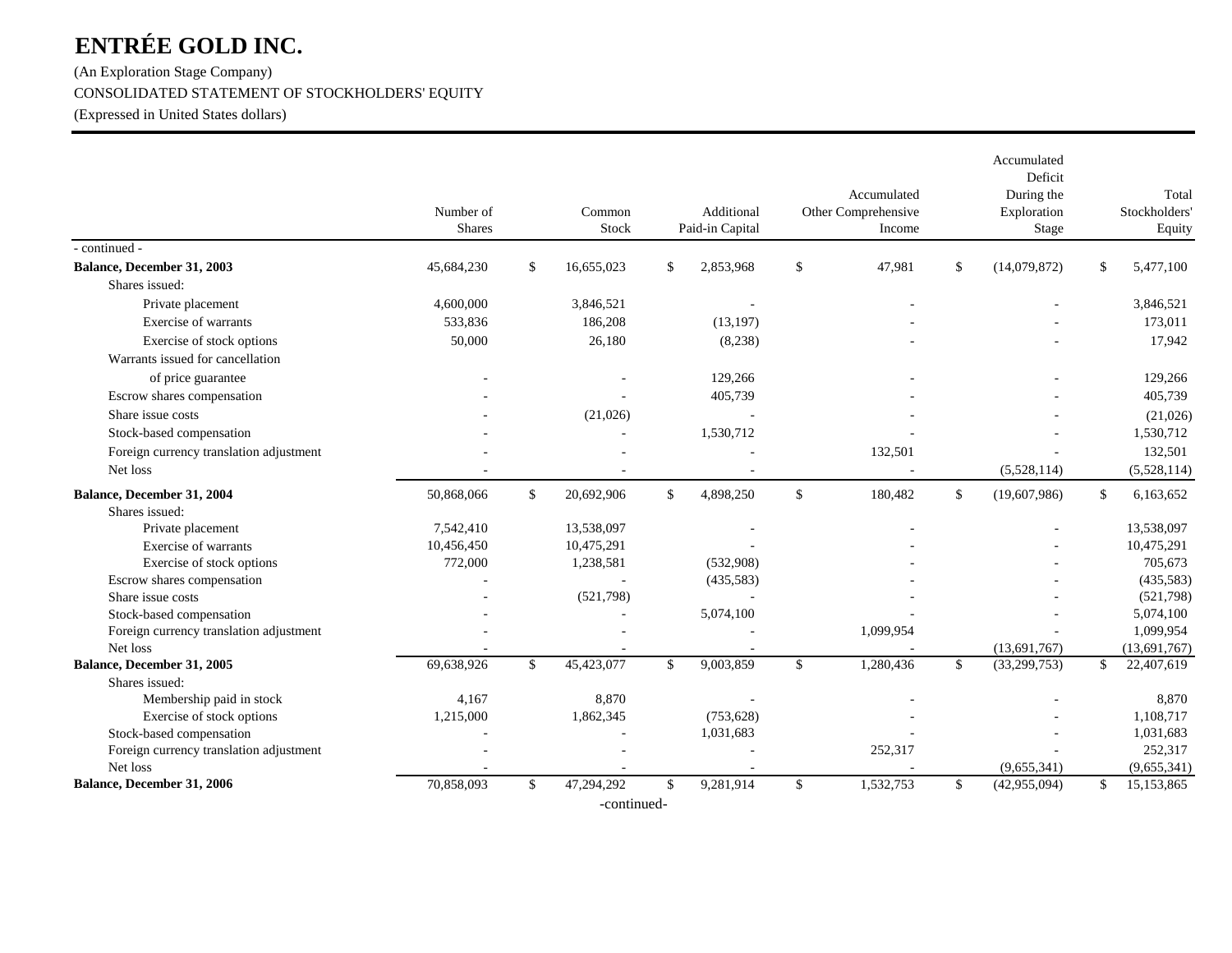### (An Exploration Stage Company) CONSOLIDATED STATEMENT OF STOCKHOLDERS' EQUITY

(Expressed in United States Dollars)

|                                                  | Number of<br>Shares |              | Common<br>Stock | Additional<br>Paid-in Capital |              | Accumulated<br>Other Comprehensive<br>Income | Accumulated<br>Deficit<br>During the<br>Exploration<br>Stage |               | Total<br>Stockholders'<br>Equity |
|--------------------------------------------------|---------------------|--------------|-----------------|-------------------------------|--------------|----------------------------------------------|--------------------------------------------------------------|---------------|----------------------------------|
| - continued -<br>Balance, December 31, 2006      | 70,858,093          | $\mathbb{S}$ | 47,294,292      | \$<br>9,281,914               | $\mathbb{S}$ | 1,532,753                                    | \$<br>(42, 955, 094)                                         | \$            | 15,153,865                       |
| Shares issued:                                   |                     |              |                 |                               |              |                                              |                                                              |               |                                  |
| Offering                                         | 14,428,640          |              | 43,826,994      |                               |              |                                              |                                                              |               | 43,826,994                       |
| Mineral property interests                       | 15,000              |              | 33,976          |                               |              |                                              |                                                              |               | 33,976                           |
| Exercise of warrants                             | 7,542,408           |              | 20,392,043      |                               |              |                                              |                                                              |               | 20,392,043                       |
| Exercise of stock options                        | 728,700             |              | 926,364         | (322, 880)                    |              |                                              |                                                              |               | 603,484                          |
| Share issue costs                                |                     |              | (1,981,360)     |                               |              |                                              |                                                              |               | (1,981,360)                      |
| Stock-based compensation                         |                     |              |                 | 1,732,839                     |              |                                              |                                                              |               | 1,732,839                        |
| Foreign currency translation adjustment          |                     |              |                 |                               |              | 3,539,535                                    |                                                              |               | 3,539,535                        |
| Net loss                                         |                     |              |                 |                               |              |                                              | (11,833,416)                                                 |               | (11, 833, 416)                   |
| Balance, December 31, 2007                       | 93,572,841          | $\mathbb{S}$ | 110,492,309     | \$<br>10,691,873              | $\mathbb{S}$ | 5,072,288                                    | \$<br>(54, 788, 510)                                         | \$            | 71,467,960                       |
| Shares issued:                                   |                     |              |                 |                               |              |                                              |                                                              |               |                                  |
| Exercise of stock options                        | 958,057             |              | 1,447,926       | (591, 456)                    |              |                                              |                                                              |               | 856,470                          |
| Mineral property interests                       | 30,000              |              | 60,941          |                               |              |                                              |                                                              |               | 60,941                           |
| Share issue costs                                |                     |              | (7,186)         |                               |              |                                              |                                                              |               | (7, 186)                         |
| Stock-based compensation                         |                     |              |                 | 3,672,358                     |              |                                              |                                                              |               | 3,672,358                        |
| Foreign currency translation adjustment          |                     |              |                 |                               |              | (12, 483, 218)                               |                                                              |               | (12, 483, 218)                   |
| Net loss                                         |                     |              |                 |                               |              |                                              | (16,730,278)                                                 |               | (16,730,278)                     |
| Balance, December 31, 2008                       | 94,560,898          | $\mathbb{S}$ | 111,993,990     | \$<br>13,772,775              | \$           | (7,410,930)                                  | \$<br>(71,518,788)                                           | \$            | 46,837,047                       |
| Shares issued:                                   |                     |              |                 |                               |              |                                              |                                                              |               |                                  |
| Exercise of stock options                        | 2,355,948           |              | 4,330,539       | (2,050,489)                   |              |                                              |                                                              |               | 2,280,050                        |
| Mineral property interests                       | 142,500             |              | 275,122         |                               |              |                                              |                                                              |               | 275,122                          |
| Stock-based compensation                         |                     |              |                 | 4,183,677                     |              |                                              |                                                              |               | 4,183,677                        |
| Foreign currency translation adjustment          |                     |              |                 |                               |              | 6,930,002                                    |                                                              |               | 6,930,002                        |
| Unrealized gain on available for sale securities |                     |              |                 |                               |              | 563,481                                      |                                                              |               | 563,481                          |
| Net loss                                         |                     |              |                 |                               |              |                                              | (17, 102, 254)                                               |               | (17, 102, 254)                   |
| Balance, December 31, 2009                       | 97,059,346          | $\mathbb{S}$ | 116,599,651     | \$<br>15,905,963              | $\mathbb{S}$ | 82,553                                       | \$<br>(88, 621, 042)                                         | $\mathcal{S}$ | 43,967,125                       |
|                                                  |                     |              | -continued-     |                               |              |                                              |                                                              |               |                                  |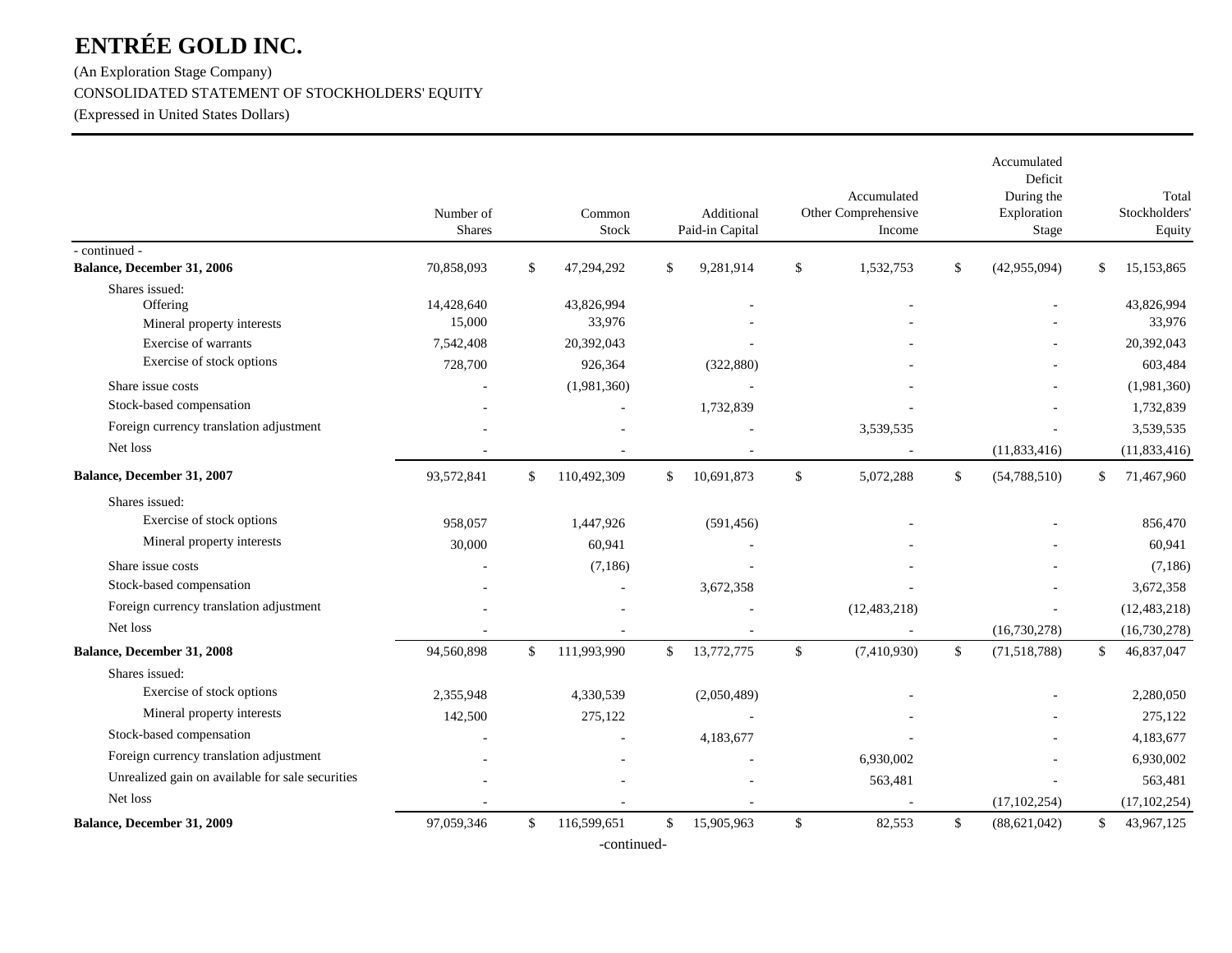### (An Exploration Stage Company) CONSOLIDATED STATEMENT OF STOCKHOLDERS' EQUITY

(Expressed in United States Dollars)

|                                                  |               |               |             |                          |              |                     |              | Accumulated           |              |                |
|--------------------------------------------------|---------------|---------------|-------------|--------------------------|--------------|---------------------|--------------|-----------------------|--------------|----------------|
|                                                  |               |               |             |                          |              | Accumulated         |              | Deficit<br>During the |              | Total          |
|                                                  | Number of     |               | Common      | Additional               |              | Other Comprehensive |              | Exploration           |              | Stockholders'  |
|                                                  | <b>Shares</b> |               | Stock       | Paid-in Capital          |              | Income              |              | Stage                 |              | Equity         |
| - continued -                                    |               |               |             |                          |              |                     |              |                       |              |                |
| Balance, December 31, 2009                       | 97,059,346    | <sup>\$</sup> | 116,599,651 | \$<br>15,905,963         | \$           | 82,553              | \$           | (88, 621, 042)        | \$           | 43,967,125     |
| Shares issued:                                   |               |               |             |                          |              |                     |              |                       |              |                |
| Exercise of stock options                        | 2,122,278     |               | 4,632,135   | (1,932,407)              |              |                     |              |                       |              | 2,699,728      |
| Mineral property interests                       | 152,500       |               | 382,284     |                          |              |                     |              |                       |              | 382,284        |
| Acquistion of PacMag                             | 15,020,801    |               | 28,325,101  |                          |              |                     |              |                       |              | 28,325,101     |
| Share issue costs                                |               |               | (147, 228)  |                          |              |                     |              |                       |              | (147, 228)     |
| Stock-based compensation                         |               |               |             | 2,897,845                |              |                     |              |                       |              | 2,897,845      |
| Foreign currency translation adjustment          |               |               |             |                          |              | 3,483,645           |              |                       |              | 3,483,645      |
| Unrealized gain on available for sale securities |               |               |             |                          |              | 2,184,516           |              |                       |              | 2,184,516      |
| Net loss                                         |               |               |             |                          |              |                     |              | (20,069,408)          |              | (20,069,408)   |
| Balance, December 31, 2010                       | 114,354,925   | $\mathbb{S}$  | 149,791,943 | \$<br>16,871,401         | $\mathbb{S}$ | 5,750,714           | $\mathbb{S}$ | (108, 690, 450)       | \$           | 63,723,608     |
| Shares issued:                                   |               |               |             |                          |              |                     |              |                       |              |                |
| Marketed offering                                | 11,482,216    |               | 14,075,483  |                          |              |                     |              |                       |              | 14.075.483     |
| Exercise of stock options                        | 427,147       |               | 1,050,721   | (442, 255)               |              |                     |              |                       |              | 608,466        |
| Mineral property interests                       | 752,500       |               | 1,721,110   |                          |              |                     |              |                       |              | 1,721,110      |
| Stock-based compensation                         |               |               |             | 991,161                  |              |                     |              |                       |              | 991,161        |
| Share issue costs                                |               |               | (1,065,065) |                          |              |                     |              |                       |              | (1,065,065)    |
| Foreign currency translation adjustment          |               |               |             |                          |              | (1,101,366)         |              |                       |              | (1,101,366)    |
| Unrealized gain on available for sale securities |               |               |             |                          |              | (2,747,997)         |              |                       |              | (2,747,997)    |
| Net loss                                         |               |               |             | $\overline{\phantom{a}}$ |              |                     |              | (17, 140, 208)        |              | (17, 140, 208) |
| Balance, December 31, 2011                       | 127,016,788   | $\mathbb{S}$  | 165,574,192 | \$<br>17,420,307         | $\mathbb{S}$ | 1,901,351           | \$           | (125, 830, 658)       | \$           | 59,065,192     |
| Shares issued:                                   |               |               |             |                          |              |                     |              |                       |              |                |
| Exercise of over allotment                       | 1,320,455     |               | 1,628,583   |                          |              |                     |              |                       |              | 1,628,583      |
| Exercise of stock options                        |               |               | (44, 679)   | 44,679                   |              |                     |              |                       |              |                |
| Mineral property interests                       | 540,000       |               | 378,776     |                          |              |                     |              |                       |              | 378,776        |
| Stock-based compensation                         |               |               |             | 1,207,878                |              |                     |              |                       |              | 1,207,878      |
| Share issue costs                                |               |               | (108, 058)  |                          |              |                     |              |                       |              | (108, 058)     |
| Foreign currency translation adjustment          |               |               |             |                          |              | 1,351,668           |              |                       |              | 1,351,668      |
| Net loss                                         |               |               |             |                          |              |                     |              | (15, 196, 129)        |              | (15, 196, 129) |
| Balance, December 31, 2012                       | 128,877,243   | \$            | 167,428,814 | 18,672,864               | $\mathbb S$  | 3,253,019           | $\mathbb S$  | (141, 026, 787)       | $\mathbb{S}$ | 48,327,910     |
|                                                  |               |               |             | \$                       |              |                     |              |                       |              |                |

The accompanying notes are an integral part of these consolidated financial statements.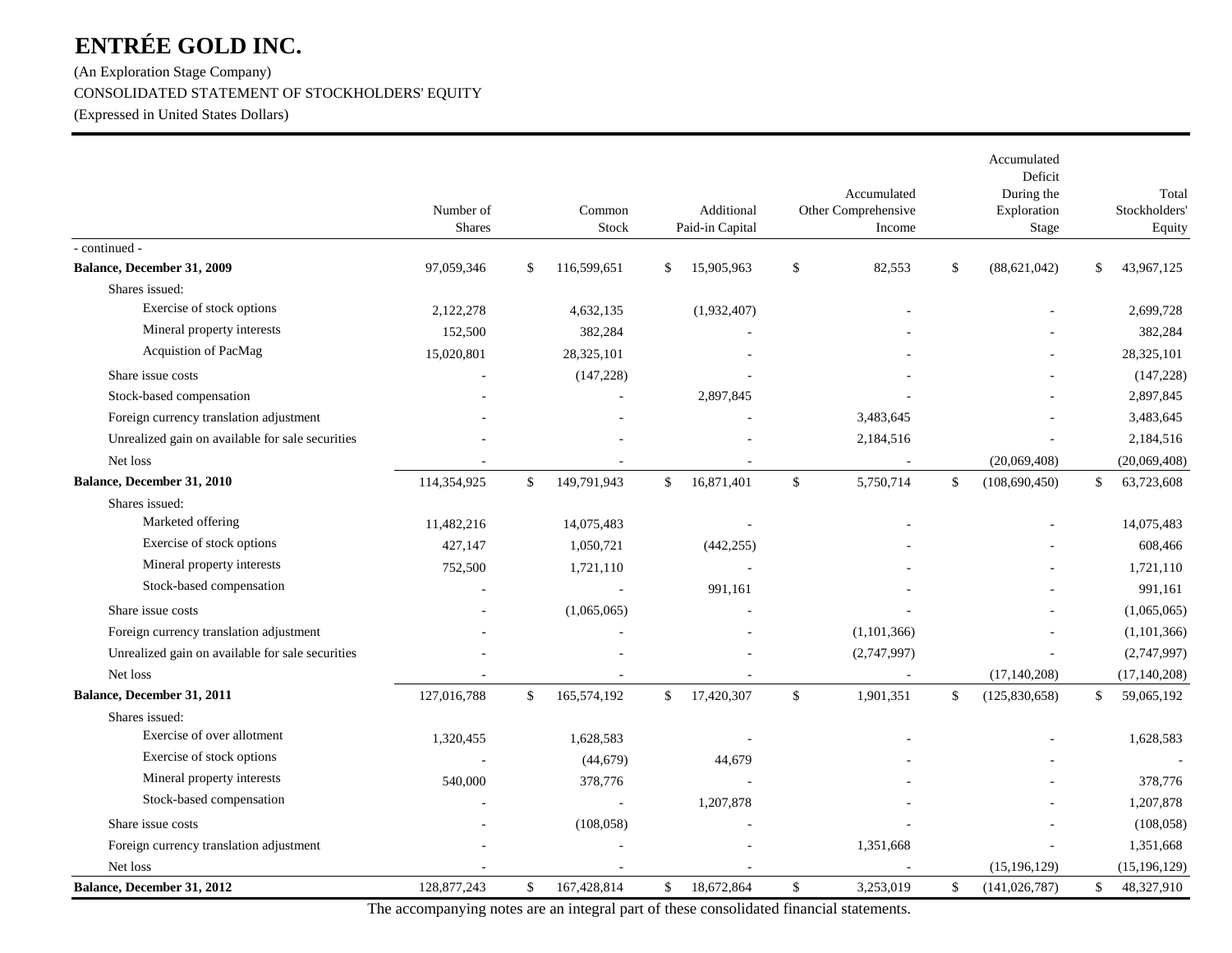(An Exploration Stage Company) CONSOLIDATED STATEMENTS OF CASH FLOWS (Expressed in United States dollars)

|                                                                         |                   |                | Inception                          |
|-------------------------------------------------------------------------|-------------------|----------------|------------------------------------|
|                                                                         | Year Ended        | Year Ended     | (July 19, 1995) to                 |
|                                                                         | December 31.      | December 31.   | December 31,                       |
|                                                                         | 2012              | 2011           | 2012                               |
| <b>CASH FLOWS FROM OPERATING ACTIVITIES</b>                             |                   |                |                                    |
| Net loss                                                                | \$(15,196,129)    |                | $$(17,140,208)$ \; $(141,026,787)$ |
| Items not affecting cash:                                               |                   |                |                                    |
| Depreciation                                                            | 150,654           | 196,221        | 1,427,067                          |
| Stock-based compensation                                                | 1,207,878         | 991,161        | 22,753,760                         |
| Fair value adjustment of asset backed                                   |                   |                |                                    |
| commercial paper                                                        |                   |                | 2,332,531                          |
| Escrow shares compensation                                              |                   |                | 2,001,832                          |
| Mineral property interest paid in                                       |                   |                |                                    |
| stock and warrants                                                      |                   |                | 4,052,698                          |
| Loss from equity investee                                               | 1,012,156         | 2,397,085      | 4,930,785                          |
| Interest expense                                                        | 229,359           | 151,952        | 454,318                            |
| Deferred income tax expense (recovery)                                  | 329,770           | (4,981,884)    | (5,197,526)                        |
| Gain on sale of mineral property interests                              | (104, 914)        | (1,574,523)    | (1,679,437)                        |
| Impairment of mineral property interests<br>Gain on sale of investments | 486,746<br>$\sim$ | 531,005        | 1,017,751                          |
|                                                                         |                   | (3,326,275)    | (3,326,275)                        |
| Other items not affecting cash<br>Changes in assets and liabilities:    | (111, 618)        | (111, 807)     | (66,201)                           |
| Receivables                                                             | 209,098           | (126, 216)     |                                    |
| Prepaid expenses                                                        | 197,321           | 165,271        | (120, 955)                         |
| Other assets                                                            | 22,913            |                | (653,240)<br>22,913                |
| Accounts payable and accrued liabilities                                | (1,235,090)       | 438,197        | 277,404                            |
| Net cash used in operating activities                                   | (12, 801, 856)    | (22, 390, 021) | (112, 799, 362)                    |
|                                                                         |                   |                |                                    |
| <b>CASH FLOWS FROM FINANCING ACTIVITIES</b>                             |                   |                |                                    |
| Proceeds from issuance of capital stock                                 | 1,628,583         | 14,683,949     | 131,003,994                        |
| Share issue costs                                                       | (108, 058)        | (1,065,065)    | (4,866,271)                        |
| Net cash provided by financing activities                               | 1,520,525         | 13,618,884     | 126, 137, 723                      |
| <b>CASH FLOWS FROM INVESTING ACTIVITIES</b>                             |                   |                |                                    |
| Cash acquired on acquisition                                            |                   |                | 837,263                            |
| Mineral property interests                                              | (3,910,000)       | (777, 517)     | (4,904,610)                        |
| Reclamation deposits                                                    | (207,962)         | (62, 127)      | (419, 150)                         |
| Short-term investments                                                  | 5,076,271         | (5,076,271)    |                                    |
| Purchase of asset backed                                                |                   |                |                                    |
| commercial paper                                                        |                   |                | (4,031,122)                        |
| Acquisition of PacMag Metals Limited                                    |                   |                | (7,465,495)                        |
| Acquisition of equipment                                                | (35,893)          | (223, 176)     | (2,123,612)                        |
| Proceeds from sale of mineral property interests                        | 104,914           | 1,491,391      | 1,596,305                          |
| Proceeds from sale of investments                                       |                   | 5,734,895      | 5,734,895                          |
| Net cash provided by (used in) investing activities                     | 1,027,330         | 1,087,195      | (10, 775, 526)                     |
| Effect of foreign currency translation on cash and                      |                   |                |                                    |
| cash equivalents                                                        |                   |                |                                    |
|                                                                         | (2,689)           | 899,971        | 1,692,673                          |
| Change in cash and cash equivalents                                     |                   |                |                                    |
| during the period                                                       | (10, 256, 690)    | (6,783,971)    | 4,255,508                          |
| Cash and cash equivalents, beginning of period                          | 14,512,198        | 21,296,169     |                                    |
| Cash and cash equivalents, end of period                                | 4,255,508<br>\$   | \$14,512,198   | 4,255,508<br>\$                    |
| Cash paid for interest during the period                                | $\$$              | \$             | \$                                 |
| Cash paid for income taxes during the period                            | \$                | \$             | \$                                 |

Supplemental disclosure with respect to cash flows (Note 13)

The accompanying notes are an integral part of these consolidated financial statements.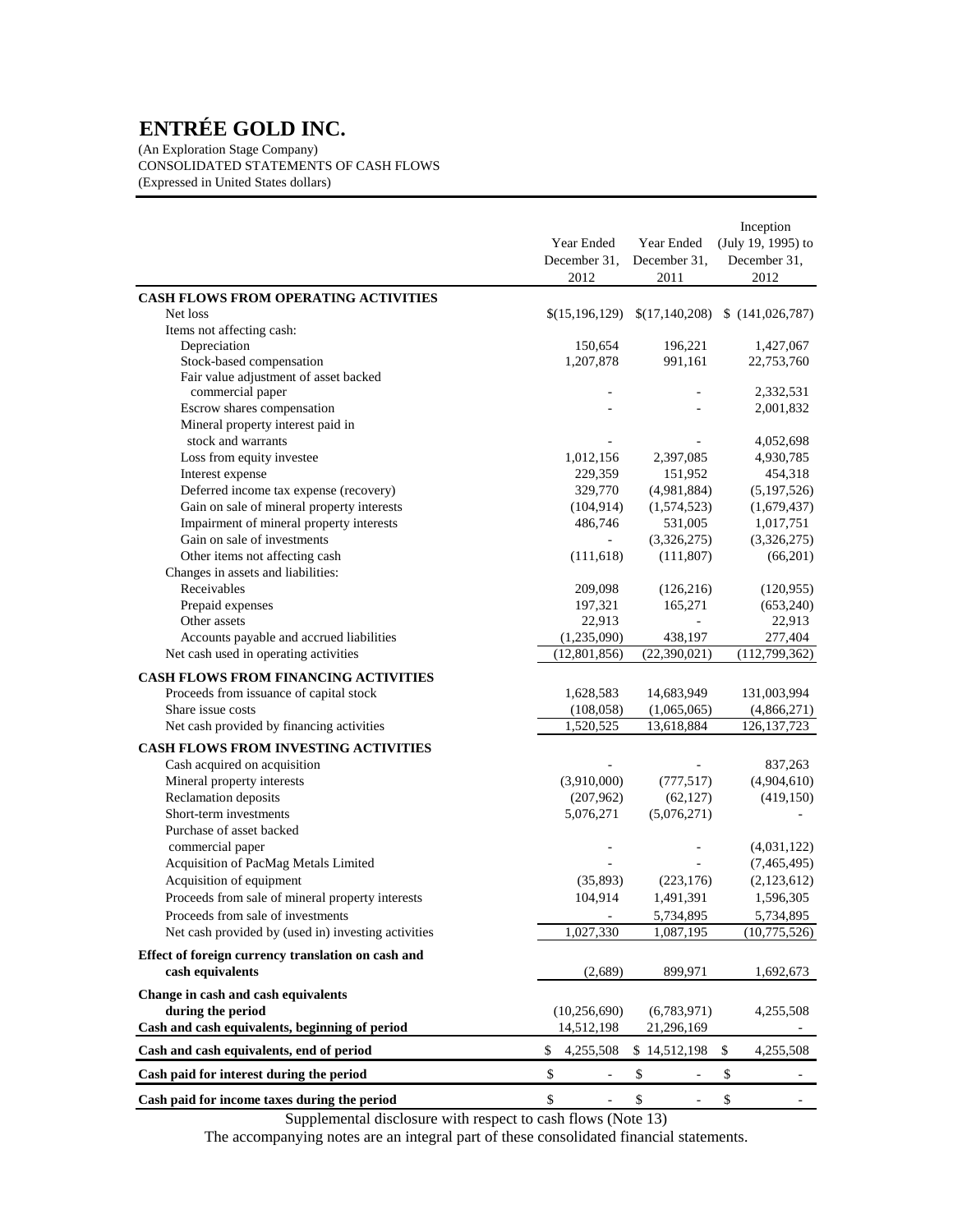#### **1. NATURE AND CONTINUANCE OF OPERATIONS**

Entrée Gold Inc. was incorporated under the laws of the Province of British Columbia on July 19, 1995 and continued under the laws of the Yukon Territory on January 22, 2003. On May 27, 2005, Entrée Gold Inc. changed its governing jurisdiction from the Yukon Territory to British Columbia by continuing into British Columbia under the *Business Corporations Act* (British Columbia). The principal business activity of Entrée Gold Inc., together with its subsidiaries (collectively referred to as "the Company"), is the exploration of mineral property interests. To date, the Company has not generated significant revenues from its operations and is considered to be in the exploration stage.

All amounts are expressed in United States dollars, except for certain amounts denoted in Canadian dollars ("C\$"), and Australian dollars ("A\$").

These consolidated financial statements have been prepared on the assumption that the Company will be able to realize its assets and discharge its liabilities in the normal course of business. The Company currently earns no operating revenues. Continued operations of the Company are dependent upon the Company's ability to secure additional equity capital or receive other financial support, and in the longer term to generate profits from business operations. Management believes that the Company has sufficient working capital to maintain its operations for the next fiscal year.

#### **2. SIGNIFICANT ACCOUNTING POLICIES**

#### **Principles of consolidation**

These consolidated financial statements have been prepared in conformity with generally accepted accounting principles ("GAAP") in the United States of America and include the accounts of the Company and all of its subsidiaries. All significant intercompany transactions and balances have been eliminated upon consolidation.

#### **Use of estimates**

The preparation of consolidated financial statements in accordance with United States generally accepted accounting principles requires management to make estimates and assumptions that affect the reported amounts of assets and liabilities and the disclosure of contingent assets and liabilities at the date of the financial statements and the reported amount of revenues and expenses during the reporting period. The Company regularly evaluates estimates and assumptions related to deferred income tax asset valuations, asset impairment, stock-based compensation, valuation of asset-backed commercial paper and loss contingencies. The Company bases its estimates and assumptions on current facts, historical experience and various other factors that it believes to be reasonable under the circumstances, the results of which form the basis for making judgements about the other sources. The actual results experienced by the Company may differ materially and adversely from the Company's estimates. To the extent there are material differences between estimates and the actual results, future results of operations will be affected.

#### **Cash and cash equivalents**

Cash and cash equivalents includes cash in banks, money market funds, and certificates of term deposits with maturities of less than three months from inception, which are readily convertible to known amounts of cash and which, in the opinion of management, are subject to an insignificant risk of loss in value. The Company had \$4,255,508 in cash at December 31, 2012.

#### **Short-term investments**

Short-term investments consist of money market instruments with maturities of three months or more at date of purchase. The Company had \$Nil in short-term investments as at December 31, 2012.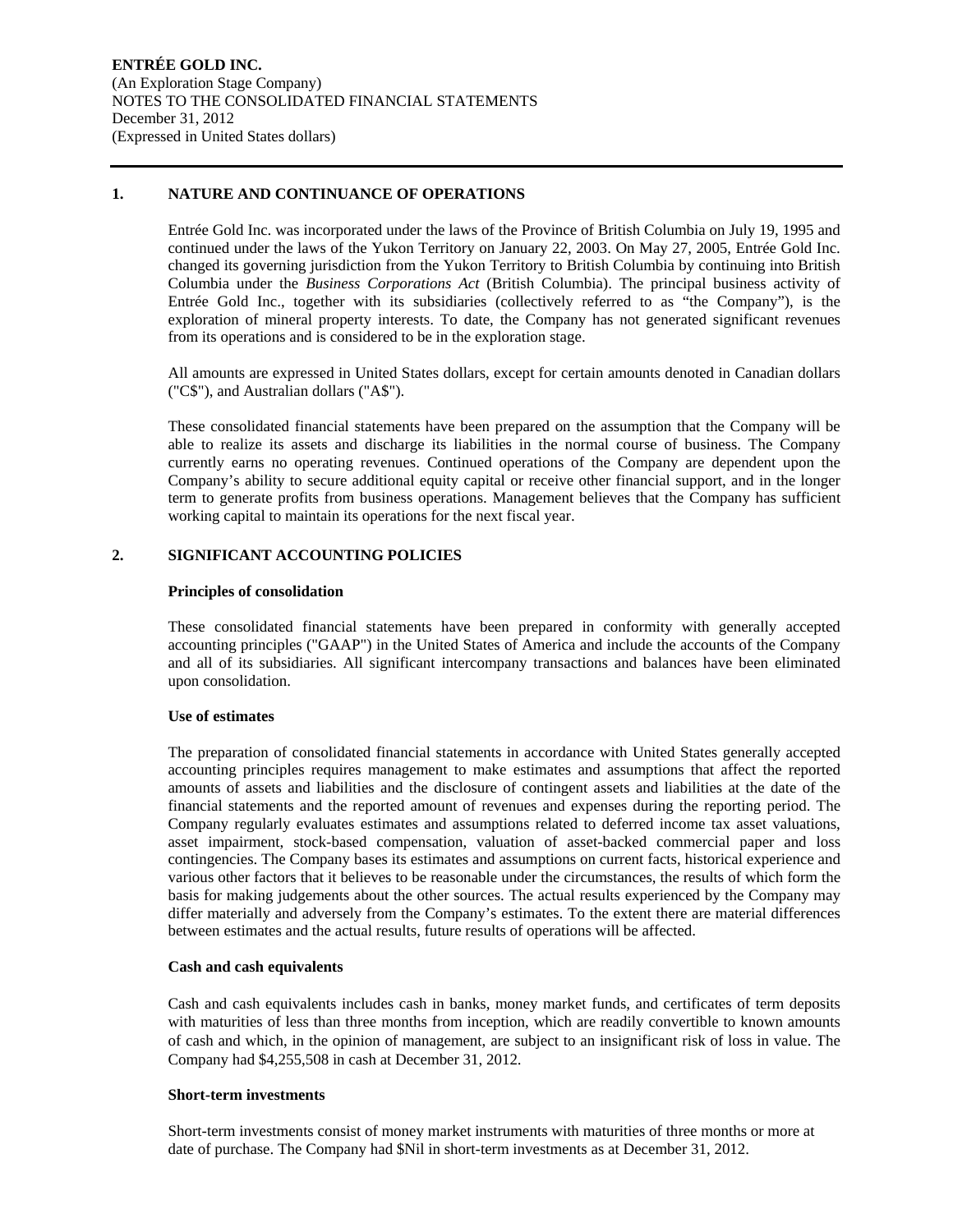#### **2. SIGNIFICANT ACCOUNTING POLICIES** (cont'd...)

#### **Long-term investments**

Long-term investments in companies in which the Company has voting interests of 20% to 50% or where the Company has the ability to exercise significant influence, are accounted for using the equity method. Under this method, the Company's share of the investees' earnings and losses is included in operations and its investments therein are adjusted by a like amount. Dividends received are credited to the long-term investment accounts.

Other long-term investments are classified as "available-for-sale" investments and unrealized gains and losses on these investments are recorded in accumulated other comprehensive income as a separate component of stockholders' equity, unless the declines in market value are judged to be other than temporary, in which case the losses are recognized in income in the period. Gains and losses from the sale of these investments are included in income in the period.

#### **Equipment**

Equipment, consisting of office, computer, field equipment and buildings, is recorded at cost less accumulated depreciation. Depreciation is recorded on a declining balance basis at rates ranging from 20% to 30% per annum.

#### **Mineral property interests**

Costs of exploration and costs of carrying and retaining unproven properties are expensed as incurred. The Company considers mineral rights to be tangible assets and accordingly, the Company capitalizes certain costs related to the acquisition of mineral rights.

#### **Asset retirement obligation**

The Company records the fair value of the liability for closure and removal costs associated with the legal obligations upon retirement or removal of any tangible long-lived assets where the initial recognition of any liability will be capitalized as part of the asset cost and depreciated over its estimated useful life. To date, the Company has not incurred any asset retirement obligations.

#### **Impairment of long-lived assets**

Long-lived assets are continually reviewed for impairment whenever events or changes in circumstances indicate that the carrying amount of an asset may not be recoverable. Recoverability of assets to be held and used is measured by a comparison of the carrying amount of an asset to future net cash flows expected to be generated by the asset. If such assets are considered to be impaired, the impairment to be recognized is measured by the amount by which the discounted carrying amount of the assets exceeds the fair value of the assets.

#### **Stock-based compensation**

The Company applies the fair value method of accounting for all stock option awards, whereby the Company recognizes a compensation expense for all stock options awarded to employees, officers and consultants based on the fair value of the options on the date of grant, which is determined using the Black Scholes option pricing model. The options are expensed over the vesting period of the options.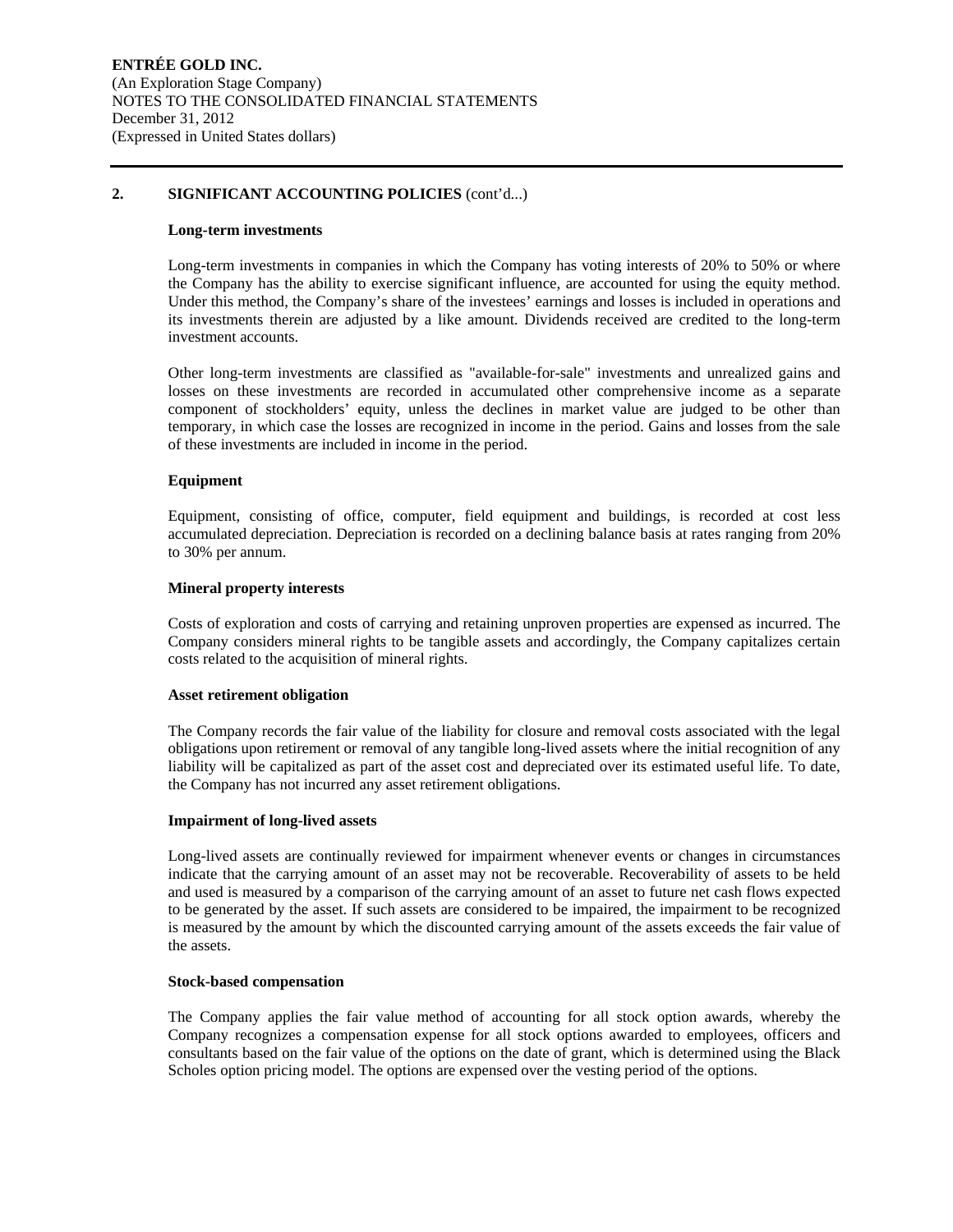#### **2. SIGNIFICANT ACCOUNTING POLICIES** (cont'd…)

#### **Financial instruments**

The Company measures the fair value of financial assets and liabilities based on GAAP guidance which defines fair value, establishes a framework for measuring fair value, and expands disclosures about fair value measurements.

Under GAAP, fair value is defined as the exchange price that would be received for an asset or paid to transfer a liability (exit price) in the principal or most advantageous market for the asset or liability in an orderly transaction between market participants on the measurement date. A fair value hierarchy is also established, which requires an entity to maximize the use of observable inputs and minimize the use of unobservable inputs when measuring fair value.

Level 1 – Quoted prices in active markets for identical assets or liabilities.

Level 2 – Quoted prices for similar assets and liabilities in active markets or inputs that are observable.

Level 3 – Inputs that are unobservable (for example cash flow modelling inputs based on assumptions).

#### **Income taxes**

The Company follows the asset and liability method of accounting for income taxes whereby deferred income taxes are recognized for the deferred income tax consequences attributable to differences between the financial statement carrying values of existing assets and liabilities and their respective income tax bases (temporary differences). Deferred income tax assets and liabilities are measured using enacted income tax rates expected to apply to taxable income in the years in which temporary differences are expected to be recovered or settled. The effect on deferred income tax assets and liabilities of a change in tax rates is included in income in the period in which the change occurs. The amount of deferred income tax assets recognized is limited to the amount that is more likely than not to be realized.

#### **Foreign currency translation**

The functional currency of the Company is the Canadian dollar. Accordingly, monetary assets and liabilities denominated in a foreign currency are translated at the exchange rate in effect at the balance sheet date while non-monetary assets and liabilities denominated in a foreign currency are translated at historical rates. Revenue and expense items denominated in a foreign currency are translated at exchange rates prevailing when such items are recognized in the statement of operations and comprehensive loss. Exchange gains or losses arising on translation of foreign currency items are included in the statement of operations and comprehensive loss.

The Company follows the current rate method of translation with respect to its presentation of these consolidated financial statements in the reporting currency, which is the United States dollar. Accordingly, assets and liabilities are translated into United States dollars at the period-end exchange rates while revenue and expenses are translated at the prevailing exchange rates during the period. Related exchange gains and losses are included in a separate component of stockholders' equity as accumulated other comprehensive income.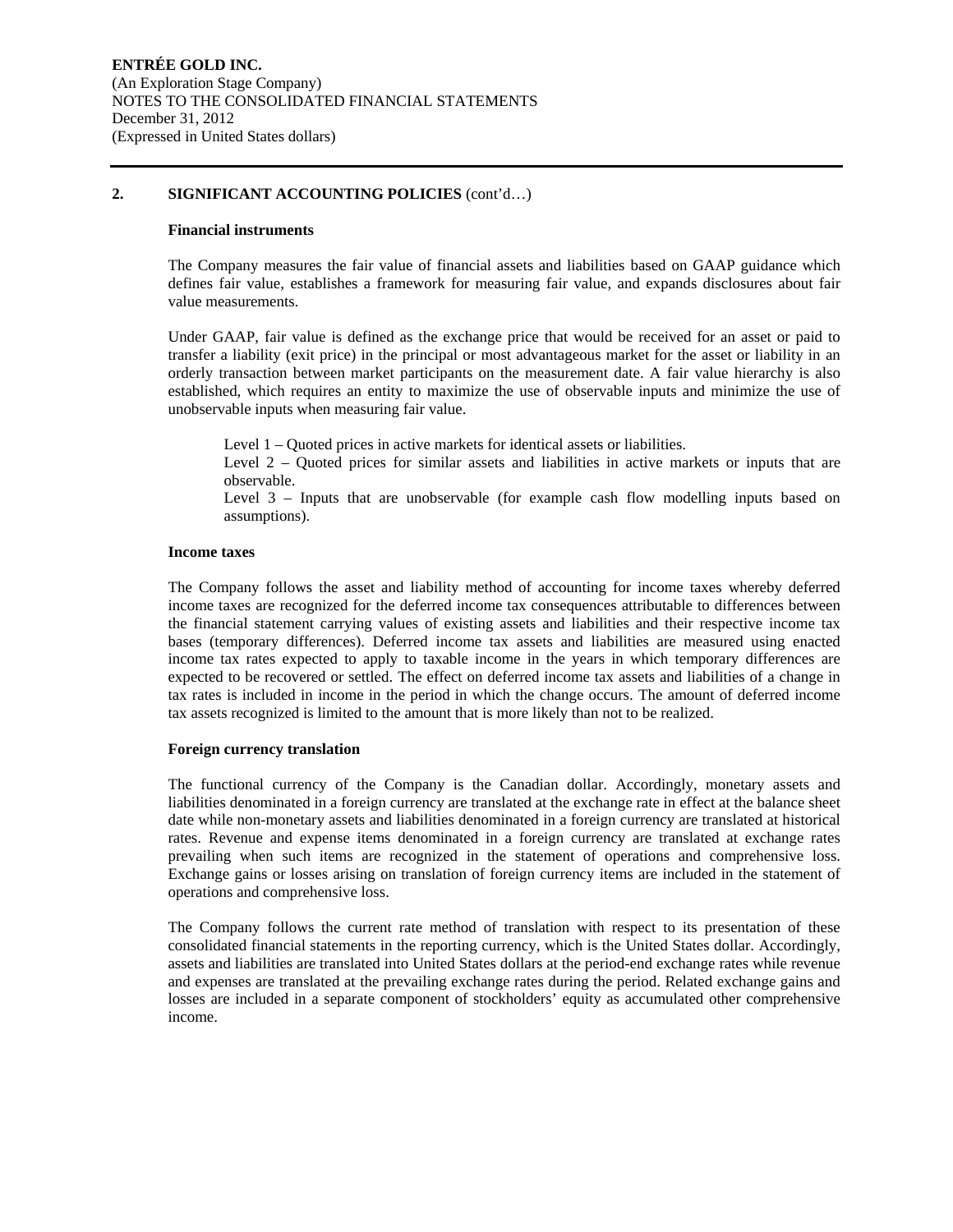#### **2. SIGNIFICANT ACCOUNTING POLICIES** (cont'd…)

#### **Net loss per share**

Basic net loss per share is computed by dividing the net loss for the period attributable to common stockholders by the weighted average number of shares of common stock outstanding during the period. Diluted net loss per share takes into consideration shares of common stock outstanding (computed under basic loss per share) and potentially dilutive shares of common stock. Diluted net loss per share is not presented separately from basic net loss per share as the conversion of outstanding stock options and warrants into common shares would be anti-dilutive. At December 31, 2012, the total number of potentially dilutive shares of common stock excluded from basic net loss per share was 9,223,000 (December 31, 2011 - 9,135,500).

#### **Comparative figures**

Certain comparative figures have been reclassified to conform with the current year's presentation.

#### **Recent accounting pronouncements**

The accounting pronouncements issued by the Financial Accounting Standards Board during the year ended December 31, 2012 were not applicable to the Company.

#### **3. CASH, CASH EQUIVALENTS AND SHORT-TERM INVESTMENTS**

Cash, cash equivalents and short-term investments consist of the following:

|                             | December 31,<br>2012 |    | December 31,<br>2011 |
|-----------------------------|----------------------|----|----------------------|
| Cash at bank and in hand    | 4,255,508            | -S | 10,579,061           |
| Cash equivalent investments |                      |    | 3,933,137            |
| Short-term investments      | -                    |    | 4,916,421            |
|                             | 4,255,508            |    | 19,428,619           |

#### **4. LONG-TERM INVESTMENTS**

#### *Equity Method Investment*

The Company has a 20% interest in a joint venture with Oyu Tolgoi LLC ("OTLLC"), a company owned 66% by Turquoise Hill Resources Ltd. (formerly Ivanhoe Mines Ltd.) ("Turquoise Hill") and 34% by the Government of Mongolia (Note 6). The Company's share of the loss of the joint venture is \$1,012,156 for the year ended December 31, 2012 (December 31, 2011 - \$2,397,085) plus accrued interest expense of \$229,359 for the year ended December 31, 2012 (December 31, 2011 - \$151,952).

#### *Asset Backed Commercial Paper*

During the year ended December 31, 2011, the Company sold its asset backed notes ("AB Notes") with a face value of C\$4,007,068, and an expected maturity date of December 20, 2016, for gross cash proceeds of \$2,560,687. The Company had designated the notes as available for sale and the notes were recorded at fair value using a discounted cash flow approach. The Company recorded a gain on sale of investments of \$1,178,254 for the year ended December 31, 2011.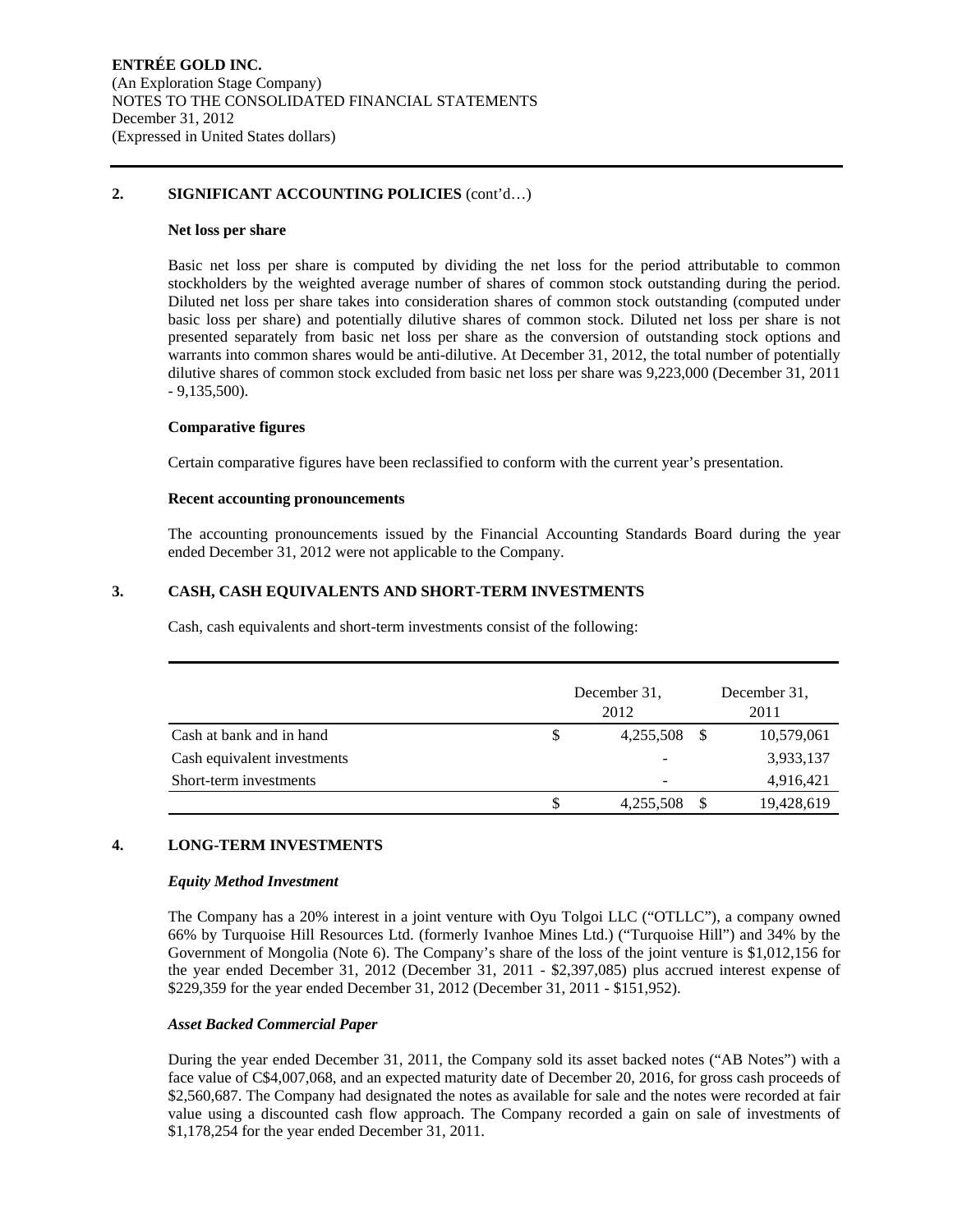#### **4. LONG-TERM INVESTMENTS** (cont'd…)

#### *Australia Listed Equity Securities*

During the year ended December 31, 2011, the Company sold its Australian listed securities for gross cash proceeds of \$3,174,208. The Company recorded a gain on sale of investments of \$2,148,021 for the year ended December 31, 2011.

#### **5. EQUIPMENT**

|                    |     |             |   | December 31, 2012 | Accumulated Net Book | December 31, 2011<br>Accumulated Net Book |             |              |           |  |
|--------------------|-----|-------------|---|-------------------|----------------------|-------------------------------------------|-------------|--------------|-----------|--|
|                    |     | Cost        |   | Depreciation      | Value                |                                           | Cost        | Depreciation | Value     |  |
|                    |     |             |   |                   |                      |                                           |             |              |           |  |
| Office equipment   | \$. | 122.931     | S | 90,900            | \$ 32,031            | S                                         | 125.486     | \$ 83,346    | \$42,140  |  |
| Computer equipment |     | 523,893     |   | 353,944           | 169,949              |                                           | 577.249     | 322,882      | 254,367   |  |
| Field equipment    |     | 540,422     |   | 274,694           | 265,728              |                                           | 568,984     | 246,363      | 322,621   |  |
| <b>Buildings</b>   |     | 280,936     |   | 209,077           | 71.859               |                                           | 422.468     | 286,750      | 135,718   |  |
|                    |     | \$1,468,182 |   | \$928,615         | \$539,567            |                                           | \$1,694,187 | \$939,341    | \$754,846 |  |

#### **6. MINERAL PROPERTY INTERESTS**

Title to mineral property interests involves certain inherent risks due to the difficulties of determining the validity of certain claims as well as the potential for problems arising from the frequently ambiguous conveyancing history characteristic of many mineral property interests. The Company has investigated title to its mineral property interests and, except as otherwise disclosed below, to the best of its knowledge, title to the mineral property interests is in good standing.

#### *Material Properties*

The Company's two principal assets are its interest in the Lookout Hill property in Mongolia, and the Ann Mason project in Nevada.

#### **Lookout Hill, Mongolia**

The Lookout Hill property in the South Gobi region of Mongolia is comprised of two mining licences, Shivee Tolgoi and Javhlant, granted by the Mineral Resources Authority of Mongolia in October 2009. Title to the two licences is held by the Company.

In October 2004, the Company entered into an arm's-length Equity Participation and Earn-In Agreement (the "Earn-In Agreement") with Turquoise Hill. Under the Earn-In Agreement, Turquoise Hill agreed to purchase equity securities of the Company, and was granted the right to earn an interest in what is now the eastern portion of the Shivee Tolgoi mining licence and all of the Javhlant mining licence (together the "Joint Venture Property"). Most of Turquoise Hill's rights and obligations under the Earn-In Agreement were subsequently assigned by Turquoise Hill to what was then its wholly-owned subsidiary, OTLLC. The Government of Mongolia subsequently acquired a 34% interest in OTLLC from Turquoise Hill.

On June 30, 2008, OTLLC gave notice that it had completed its earn-in obligations by expending a total of \$35 million on exploration of the Joint Venture Property. OTLLC earned an 80% interest in all minerals extracted below a sub-surface depth of 560 metres from the Joint Venture Property and a 70% interest in all minerals extracted from surface to a depth of 560 metres from the Joint Venture Property. In accordance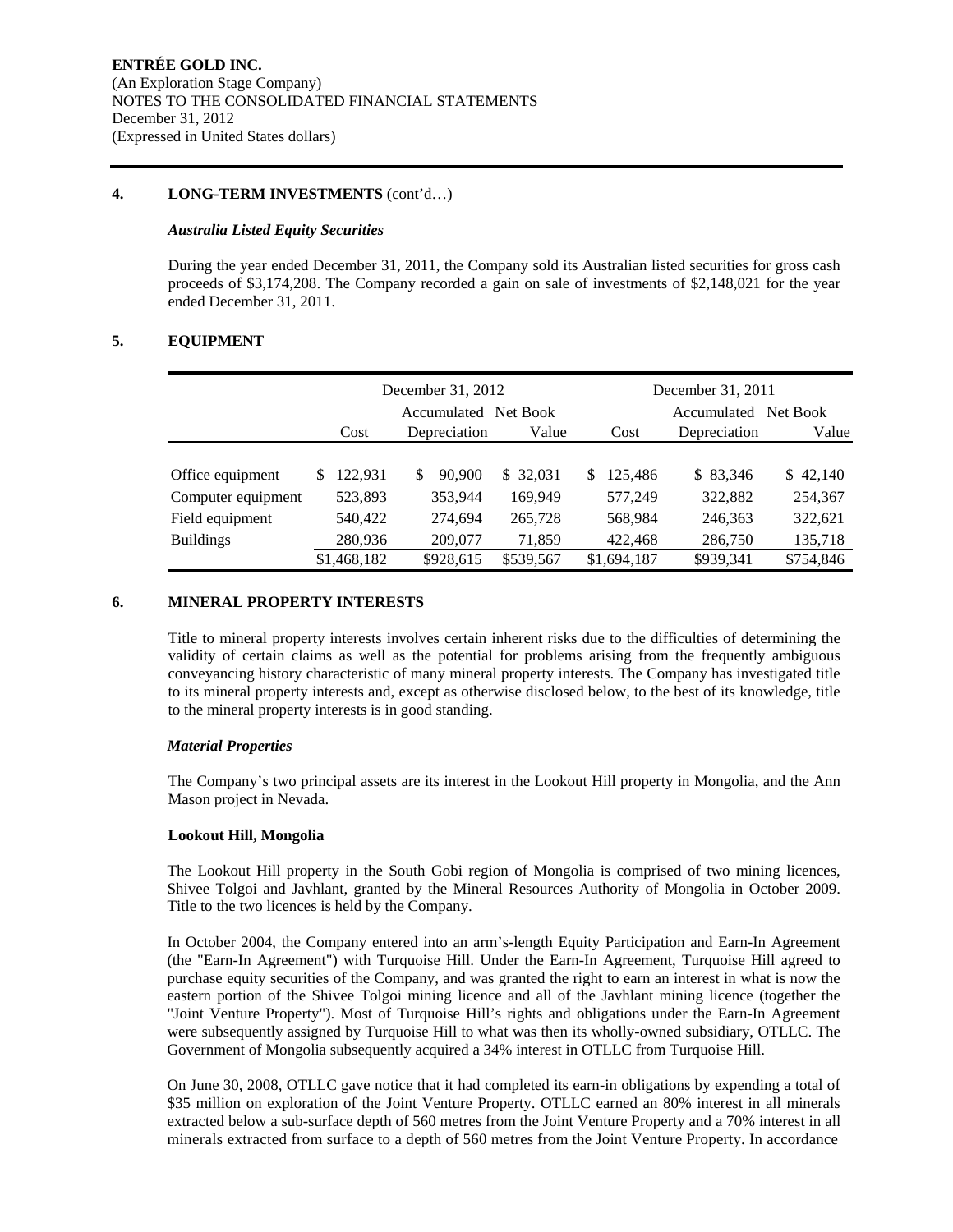#### **6. MINERAL PROPERTY INTERESTS** (cont'd...)

*Material Properties* (cont'd...)

**Lookout Hill, Mongolia** (cont'd...)

with the Earn-In Agreement, the Company and OTLLC formed a joint venture (the "Entrée-OTLLC Joint Venture") on terms annexed to the Earn-In Agreement.

The portion of the Shivee Tolgoi mining licence outside of the Joint Venture Property ("Shivee West") is 100% owned by the Company, but is subject to a right of first refusal by OTLLC.

The conversion of the original Shivee Tolgoi and Javhlant exploration licences into mining licences was a condition precedent to the Investment Agreement (the "Investment Agreement") between Turquoise Hill, OTLLC, the Government of Mongolia and Rio Tinto International Holdings Limited. The licences are part of the contract area covered by the Investment Agreement, although the Company is not a party to the Investment Agreement. The Shivee Tolgoi and Javhlant mining licences were each issued for a 30 year term and have rights of renewal for two further 20 year terms.

On February 27, 2013, notice (the "Notice") was delivered to the Company by the Mineral Resources Authority of Mongolia ("MRAM") that by Order No. 43 dated February 22, 2013, the Ministry of Mining had cancelled the July 10, 2009 Order of the Ministry of Mineral Resources and Energy (the "2009 Order") registering the Hugo North Extension and Heruga reserves. The registration of reserves is a pre-condition to applying for the conversion of an exploration licence into a mining licence. The Notice stated that the 2009 Order breached Clause 48.4 of the Minerals Law of Mongolia and Clause 9 of the Charter of the Minerals Resource Counsel. The Notice, which was not concerned with the issuing of the mining licences, further advised that any transfer, sale or lease of the Shivee Tolgoi and Javhlant mining licences is temporarily suspended. The mining licences have not been revoked or cancelled, but the Company is currently working to resolve the temporary suspension of transfers, sales or leases of the licences.

As of December 31, 2012, the Entrée-OTLLC Joint Venture had expended approximately \$25.5 million to advance the Joint Venture Property. Under the terms of the Entrée-OTLLC Joint Venture, OTLLC contributed on behalf of the Company its required participation amount charging interest at prime plus 2% (Note 8).

#### **Ann Mason, Nevada, United States**

The Ann Mason Project is defined by a series of both unpatented lode claims on public land administered by the Bureau of Land Management, and title to patented lode claims. The Company assembled this package of claims through a combination of staking and a series of transactions undertaken since August 2009, including the June 30, 2010 acquisition of PacMag Metals Limited (now PacMag Metals Pty Ltd.) ("PacMag"). The project area includes the Ann Mason and the Blue Hill deposits, and several early-stage copper porphyry targets including the Blackjack, Roulette and Minnesota targets.

Certain of the unpatented lode claims (part of the area formerly known as the Blackjack property) are leased to the Company pursuant to a mining lease and option to purchase agreement ("MLOPA") with two individuals. Under the MLOPA, the Company is granted the option to purchase the claims for \$500,000. If the Company exercises its option, the claims will be subject to a 3% net smelter returns ("NSR") royalty (which may be bought down to a 1% NSR royalty for \$2 million). The MLOPA also provides for annual advance minimum royalty payments of \$27,500 which commenced in June 2011 and will continue until the commencement of sustained commercial production. The advance payments will be credited against future royalty payments or the buy down of the royalty.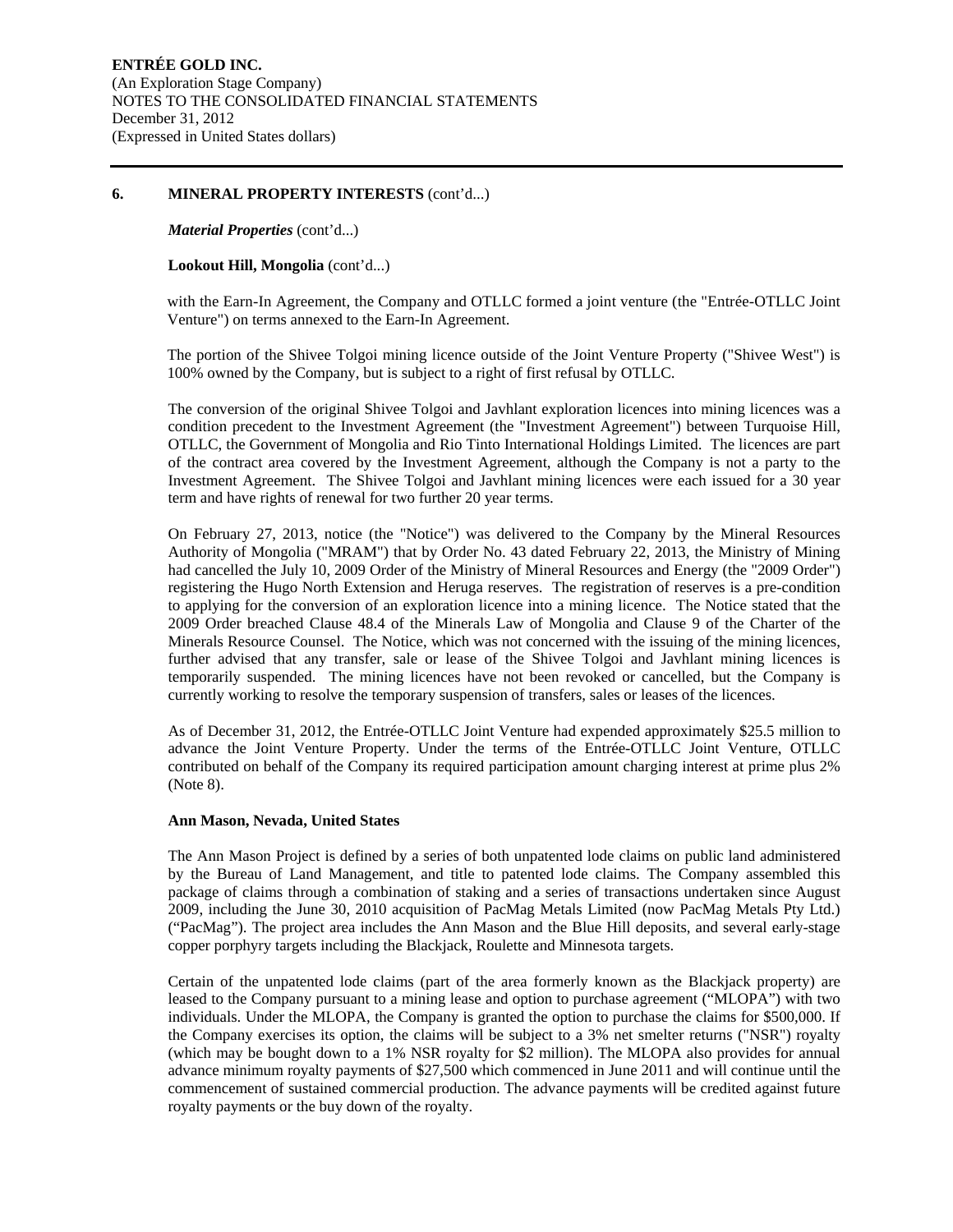#### **6. MINERAL PROPERTY INTERESTS** (cont'd...)

#### *Material Properties* (cont'd...)

#### **Ann Mason, Nevada, United States** (cont'd...)

In September 2009, the Company entered into an agreement with Bronco Creek Exploration Inc. ("Bronco Creek"), a wholly-owned subsidiary of Eurasian Minerals Inc., whereby the Company may acquire an 80% interest in certain unpatented lode claims formerly known as the Roulette property. In order to acquire its interest, the Company must: (a) incur expenditures of \$1,000,000, make cash payments of \$140,000 and issue 85,000 common shares of the Company within three years (completed); (b) make aggregate advance royalty payments totalling \$375,000 between the fifth and tenth anniversaries of the agreement; and (c) deliver a bankable feasibility study before the tenth anniversary of the agreement.

Certain of the patented lode claims are subject to a 2% NSR royalty in favour of AngloGold Ashanti (Nevada) Corp. Certain of the unpatented lode claims, including the claims covering the Ann Mason and Blue Hill deposits, are subject to a 0.4% NSR royalty in favour of Sandstorm Gold Ltd.

During the year ended December 31, 2012, the Company, through a combination of staking and purchase agreements, acquired certain patented and unpatented lode claims within or contiguous to the boundaries of its Ann Mason Project pursuant to which the Company paid \$3,721,170 and issued 40,000 common shares valued at \$52,293.

#### *Other Properties*

During the year ended December 31, 2012, the Company also had interests in non-material properties in Australia, United States, and Peru. Non-material properties include the following:

#### **Australia Properties**

The Company has mineral property interests in Australia which it acquired in conjunction with the PacMag acquisition, namely the Blue Rose joint venture and the Mystique earn-in. The Company holds a 51.6% interest in the Blue Rose copper-iron-gold-molybdenum joint venture property, with Giralia Resources Pty Ltd., now a subsidiary of Atlas Iron Limited (ASX:AGO - "Atlas"), retaining the remaining 48.4% interest.

The Company recorded a gain on sale of mineral property interests of \$104,914 on the Northling property and an impairment of mineral property interests of \$486,746 on the Mystique property during the year ended December 31, 2012.

#### **Empirical**

During the year ended December 31, 2012, the Company entered into an agreement with Empirical Discovery, LLC to purchase a 100% interest in the Lordsburg and Oak Grove properties, subject to a 2% NSR royalty, pursuant to which the Company paid \$100,000 and issued 500,000 common shares valued at \$326,483. Empirical has an option, until June 1, 2013, to reacquire the Oak Grove property for no consideration as Entrée did not complete a minimum amount of drilling prior to January 1, 2013.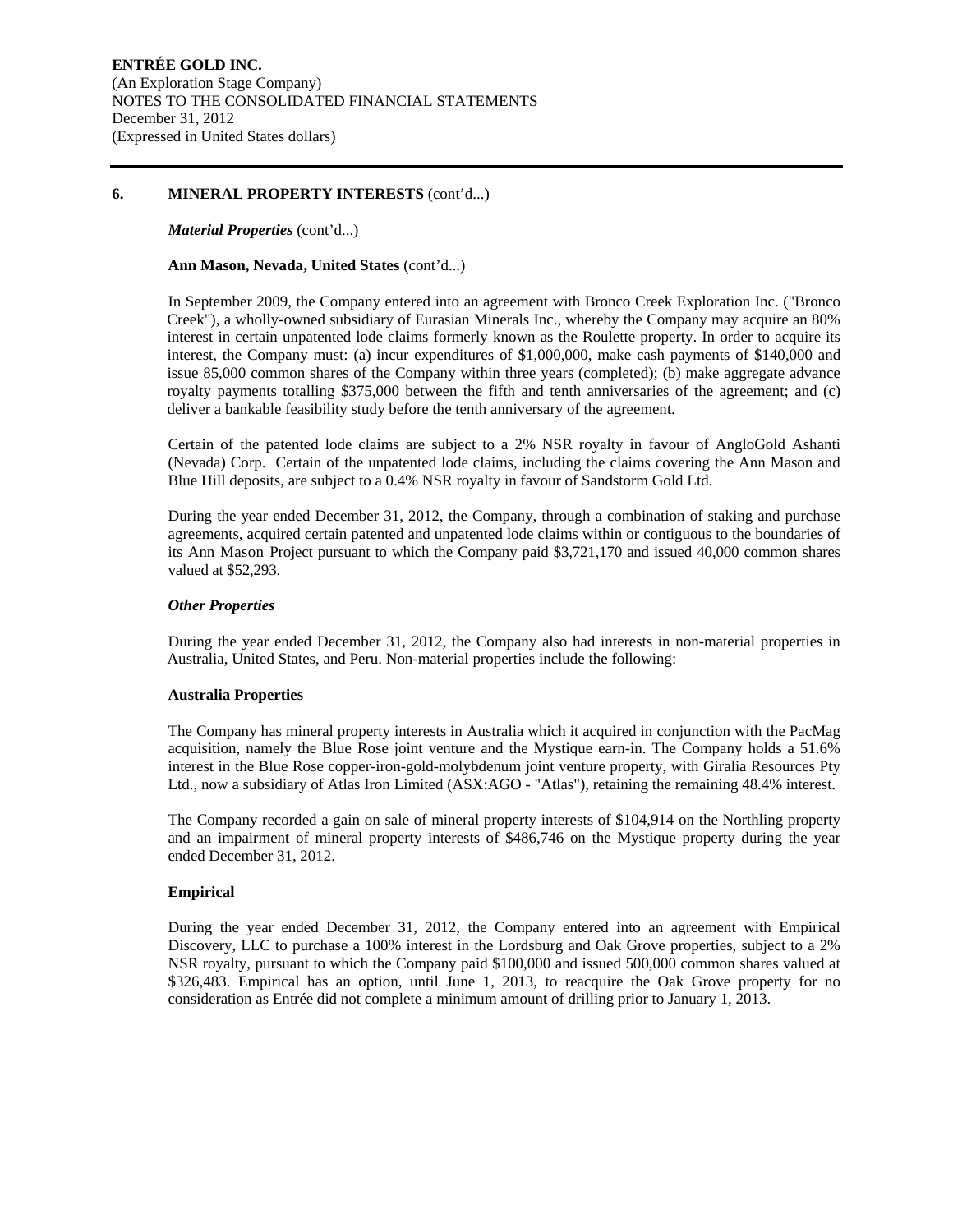#### **6. MINERAL PROPERTY INTERESTS** (cont'd...)

Capitalized mineral property acquisition costs are summarized as follows:

|                            | December 31.<br>2012 |    | December 31,<br>2011 |
|----------------------------|----------------------|----|----------------------|
| <b>USA</b>                 |                      |    |                      |
| Ann Mason                  | \$<br>55,752,523     | S. | 50,973,368           |
| Empirical                  | 990,797              |    | 532,550              |
| Other                      | 302,262              |    | 199,754              |
| <b>Total USA</b>           | 57,045,582           |    | 51,705,672           |
| <b>AUSTRALIA</b>           |                      |    |                      |
| <b>Blue Rose JV</b>        | 571,342              |    | 558,927              |
| Mystique                   |                      |    | 414,164              |
| <b>Total Australia</b>     | 571,342              |    | 973,091              |
| <b>Total all locations</b> | 57,616,924           | S. | 52,678,763           |

Expensed exploration costs are summarized as follows:

| <b>Total all locations</b> | S  | 8,234,354    | <sup>\$</sup> | 17,679,174        |
|----------------------------|----|--------------|---------------|-------------------|
| Other                      |    | 411,472      |               | 335,158           |
| Mongolia                   |    | 1,964,883    |               | 3,255,588         |
| <b>US</b>                  | \$ | 5,857,999    | <sup>\$</sup> | 14,088,428        |
|                            |    | 2012         |               | 2011              |
|                            |    | December 31. |               | December 31.      |
|                            |    | Year Ended   |               | <b>Year Ended</b> |
|                            |    |              |               |                   |

#### **7. LOANS PAYABLE**

Under the terms of the Entrée-OTLLC Joint Venture (Note 6), OTLLC will contribute funds to approved joint venture programs and budgets on the Company's behalf. Interest on each loan advance shall accrue at an annual rate equal to OTLLC's actual cost of capital or the prime rate of the Royal Bank of Canada, plus two percent (2%) per annum, whichever is less, as at the date of the advance. The loans will be repayable by the Company monthly from ninety percent (90%) of the Company's share of available cash flow from the Entrée-OTLLC Joint Venture. In the absence of available cash flow, the loans will not be repayable. The loans are not expected to be repaid within one year.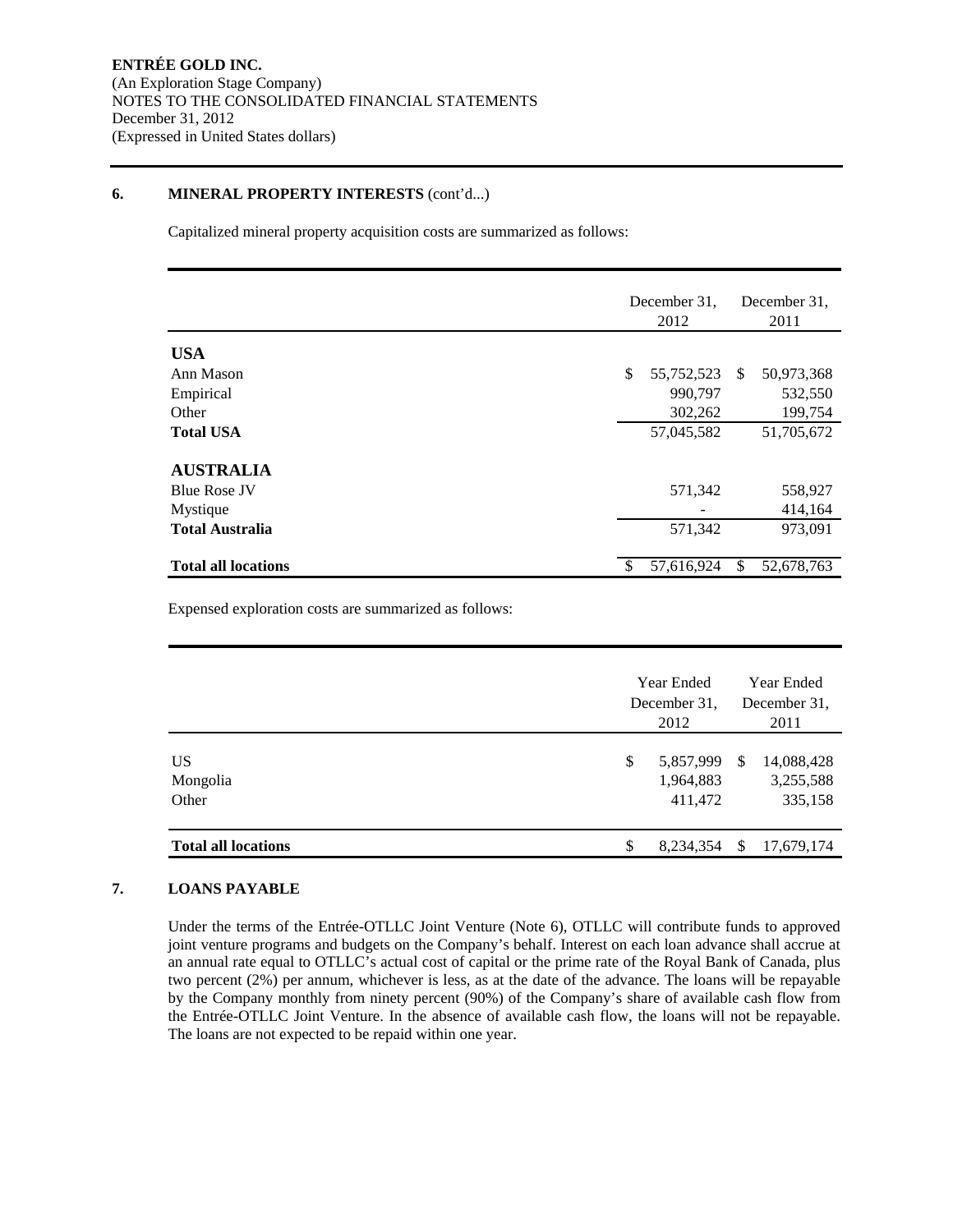#### **8. COMMON STOCK**

#### **Share issuances**

In July 1995, the Company completed a private placement consisting of 4,200,000 common shares issued at a price of C\$0.02 per share for gross proceeds of \$60,852.

In July 1995, the Company issued 3,200,000 shares at a value of \$147,520 for the acquisition of a mineral property interest in Costa Rica. This mineral property was abandoned in 2001.

In January 1997, the Company completed a private placement consisting of 1,680,000 common shares issued at a price of C\$0.06 per share for gross proceeds of \$77,553.

In April 1997, the Company completed a private placement consisting of 2,200,000 common shares issued at a price of C\$0.12 per share for gross proceeds of \$197,165.

In February 2000, the Company issued 1,128,000 common shares for cash proceeds of \$113,922 on the exercise of stock options.

In September 2002, the Company completed a brokered private placement consisting of 4,000,000 units issued at a price of C\$0.20 per unit for gross proceeds of \$505,520. Each unit consisted of one common share and one-half non-transferable share purchase warrant. Each whole share purchase warrant entitled the holder to acquire one additional common share at a price of C\$0.40 per share for a period of one year. As part of this private placement, the Company issued 310,000 units as a finder's fee to the agent. Related share issue costs of \$112,338 were comprised of cash costs totalling \$72,556 and the fair value of 310,000 units estimated at \$39,782, of which \$39,178 was assigned to the common shares.

In January 2003, the Company completed a combination brokered and non-brokered private placement consisting of 2,500,000 units issued at a price of C\$0.35 per unit for gross proceeds of \$569,975. Each unit consisted of one common share and one-half non-transferable share purchase warrant. As part of this private placement, the Company issued 329,723 agent's warrants. Each whole share purchase warrant entitled the holder to acquire one additional common share at a price of C\$0.40 per share for a period of one year. Related share issue costs of \$94,461 were comprised of cash costs totalling \$78,188 and the fair value of the agents warrants estimated at \$16,273.

In January 2003, the Company issued 100,000 common shares at a value of \$35,827 as a finder's fee towards the acquisition of mineral property interests.

In February 2003, the Company issued 12,500 common shares for proceeds of \$3,288 on the exercise of warrants.

In March 2003, the Company issued 135,416 common shares at a value of \$45,839 and 67,708 nontransferable share purchase warrants with a value of \$5,252 to settle accounts payable totalling \$45,839. Each share purchase warrant entitled the holder to acquire one additional common share at a price of C\$0.60 per share for a period of one year.

In April 2003, the Company completed a non-brokered private placement consisting of 1,000,000 units issued at a price of C\$0.40 per unit for proceeds of \$275,560. Each unit consisted of one common share and one non-transferable share purchase warrant. Each share purchase warrant entitled the holder to acquire one additional common share at a price of C\$0.50 per share for the first year and at C\$0.60 per share for the second year. The Company incurred costs of \$4,408 with respect to this private placement.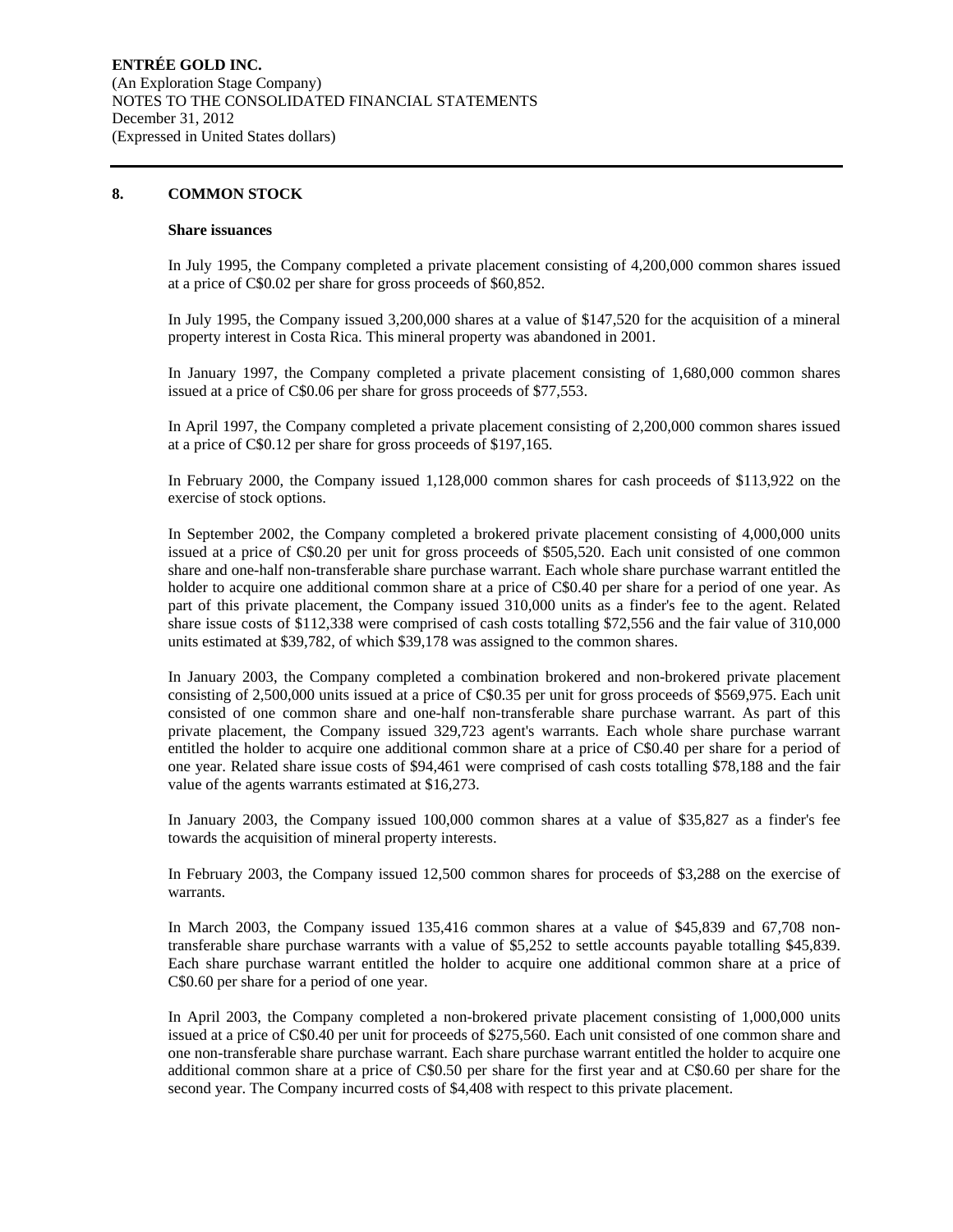#### **Share issuances** (cont'd…)

In August 2003, the Company completed a non-brokered private placement consisting of 2,000,000 common shares issued at a price of C\$0.20 per share for gross proceeds of \$288,360. Related share issue costs were \$15,270.

In October 2003, the Company completed a short-form offering and issued 2,352,942 units at a price of C\$0.85 per unit for gross proceeds of \$1,510,400. Each unit consisted of one common share and one-half of one non-transferable share purchase warrant. Each whole share purchase warrant allowed the holder to purchase one additional common share at an exercise price of C\$1.06 on or before October 22, 2005. The agent for the offering was paid a cash commission of 8.5% of the gross proceeds received, or \$128,384, in respect of units sold and received agent's warrants to acquire common shares equal to 10% of the number of units sold, or 235,294 warrants. The agent's warrants allowed the agent to purchase one additional common share at an exercise price of C\$0.95 per share on or before October 22, 2004. The agent was also issued 100,000 units as a corporate finance fee. Each agent's unit consisted of one common share and onehalf of one non-transferable share purchase warrant. Each whole share purchase warrant allowed the agent to purchase one additional common share at an exercise price of C\$0.95 on or before October 22, 2004. Related share issue costs of \$296,296 were comprised of cash costs totalling \$164,004 and the fair value of 100,000 agents units estimated at \$72,576 and the fair value of 235,294 agent's warrants estimated at \$59,716. The fair value of the agent's units of \$72,576 consisted of \$64,192 assigned to the common shares and \$8,384 assigned to the warrants.

In October 2003, the Company completed a brokered private placement consisting of 12,000,000 units at a price of C\$1.00 per unit for gross proceeds of \$9,092,400. Each unit consisted of one common share and one-half of one non-transferable share purchase warrant. Each whole share purchase warrant allowed the holder to purchase one additional common share at an exercise price of C\$1.35 on or before October 31, 2005. The agent for the offering was paid a cash commission of \$566,381, and received 920,000 agent's warrants. The agent's warrants allowed the agent to purchase one additional common share at an exercise price of C\$1.35 per share on or before April 30, 2005. Related share issue costs of \$991,149 were comprised of cash costs totalling \$680,124 and the fair value of the agents warrants estimated at \$311,025.

In November 2003, the Company issued 5,000,000 shares at a value of \$3,806,000 pursuant to the Lookout Hill mineral property purchase agreement.

During the eight month period ended December 31, 2003 the Company issued 3,730,372 common shares for cash proceeds of \$1,310,221 on the exercise of warrants. The warrants exercised had a fair value of \$6,443 when issued.

During the eight month period ended December 31, 2003, the Company issued 35,000 common shares for cash proceeds of \$14,704 on the exercise of stock options. The options exercised had a fair value of \$4,026 when granted.

In January 2004, the Company issued 50,000 common shares for cash proceeds of \$17,942 on the exercise of stock options. The options exercised had a fair value of \$8,238 when granted.

In November 2004, the Company completed a non-brokered private placement consisting of 4,600,000 units at a price of C\$1.00 per unit for gross proceeds of \$3,846,521. Each unit consisted of one common share and one non-transferable share purchase warrant. Each share purchase warrant entitled the holder to purchase one additional common share at a price of C\$1.10 on or before November 9, 2006. Related share issue costs were comprised of cash costs totalling \$21,026.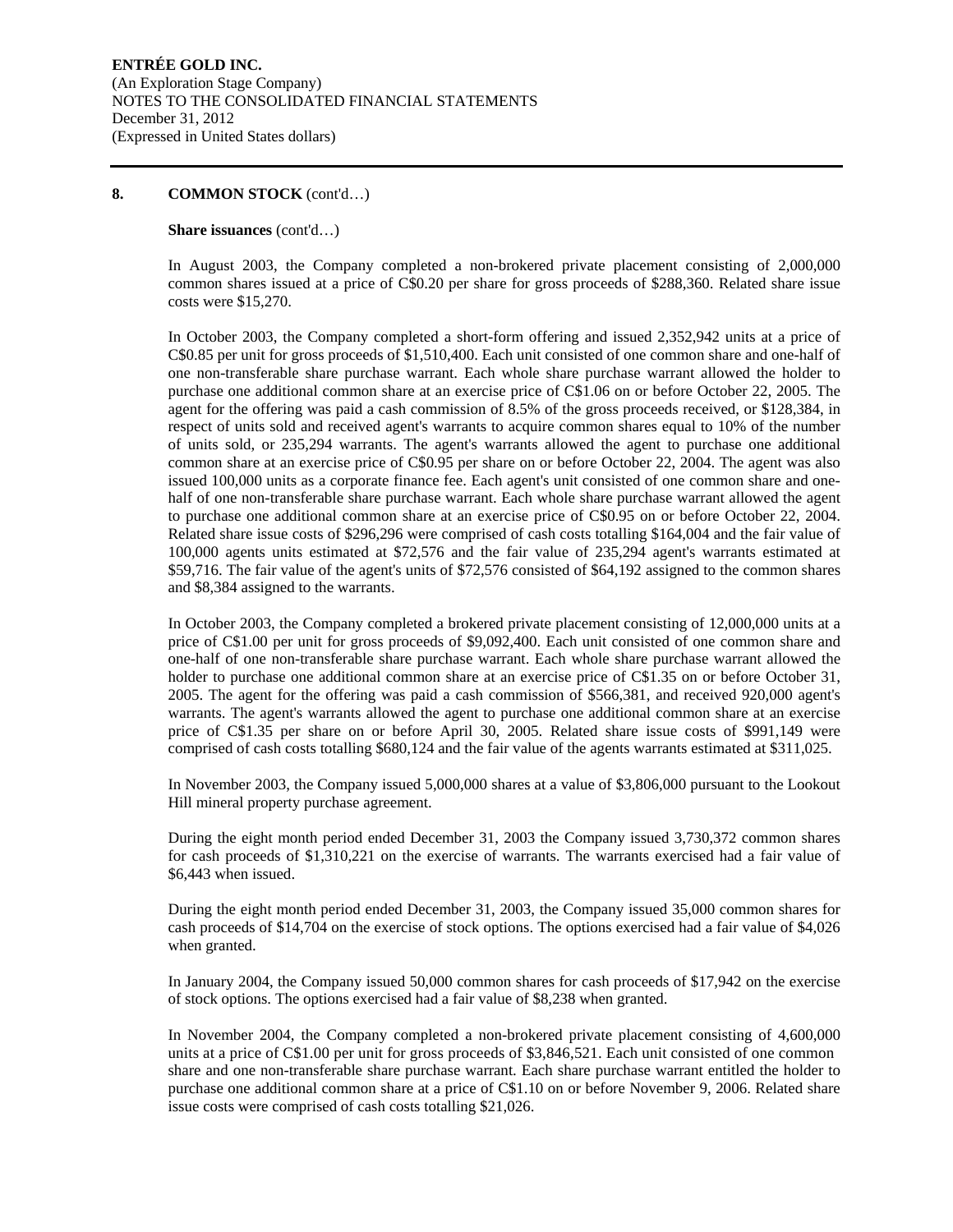#### **Share issuances** (cont'd…)

During the year ended December 31, 2004, the Company issued 533,836 common shares for cash proceeds of \$173,011 on the exercise of warrants. The warrants exercised had a fair value of \$13,197 when issued.

In June 2005, the Company completed a non-brokered private placement consisting of 5,665,730 units at a price of C\$2.20 per unit for gross proceeds of \$10,170,207. Each unit consisted of one common share, one non-transferable share purchase A warrant and one non-transferable share purchase B warrant. Two A warrants entitled the holder to purchase one common share of the Company at a price of C\$2.75 for a period of 2 years. Two B warrants entitled the holder to purchase one common share of the Company at a price of C\$3.00 for a period of two years. Pursuant to an agreement with the Company, the placee, Kennecott Canada Exploration Inc. (now Rio Tinto Exploration Canada Inc. ("Rio Tinto")) (indirect wholly-owned subsidiary of Rio Tinto plc) had the right to acquire additional securities and participate in future financings by the Company so as to maintain its proportional equity in the Company. This right was subsequently assigned to Rio Tinto International Holdings Limited, and terminated on March 1, 2013. Related share issue costs were \$521,798.

In July 2005, the Company completed a non-brokered private placement consisting of 1,876,680 units at a price of C\$2.20 per unit for gross proceeds of \$3,367,890. Each unit consisted of one common share, one non-transferable share purchase A warrant and one non-transferable share purchase B warrant. Two A warrants entitled the holder to purchase one common share of the Company at a price of C\$2.75 for a period of 2 years. Two B warrants entitled the holder to purchase one common share of the Company at a price of C\$3.00 for a period of two years.

During the year ended December 31, 2005, the Company issued 10,456,450 common shares for cash proceeds of \$10,475,291 on the exercise of warrants.

During the year ended December 31, 2005, the Company issued 772,000 common shares for cash proceeds of \$705,673 on the exercise of stock options. The fair value recorded when the options were granted was \$532,908.

During the year ended December 31, 2006, the Company issued 1,215,000 common shares for cash proceeds of \$1,108,717 on the exercise of stock options. The fair value recorded when the options were granted was \$753,628.

In June 2006, the Company issued 4,167 common shares to the University of British Columbia as a donation to become a member of the Mineral Deposit Research Unit. The fair value recorded when the shares were issued of \$8,870 was recorded as a donation expense.

In June 2007, the Company issued 7,542,408 common shares for cash proceeds of \$20,392,043 on the exercise of warrants.

In August 2007, the Company issued 15,000 shares at a value of \$33,976 to Empirical Discovery, LLC ("Empirical") pursuant to a mineral property option agreement.

In November 2007, the Company completed an underwriten short form prospectus offering of 10,000,000 common shares at price of C\$3.00 per share for gross proceeds of C\$30,000,000. Turquoise Hill and Rio Tinto elected to exercise their respective rights to maintain their percentage ownership interests. Turqoise Hill acquired 2,128,356 shares at C\$3.00 for gross proceeds of C\$6,464,881. Rio Tinto acquired 2,300,284 shares at C\$3.00 for proceeds of C\$6,987,113. Related share issuance costs were \$1,981,360.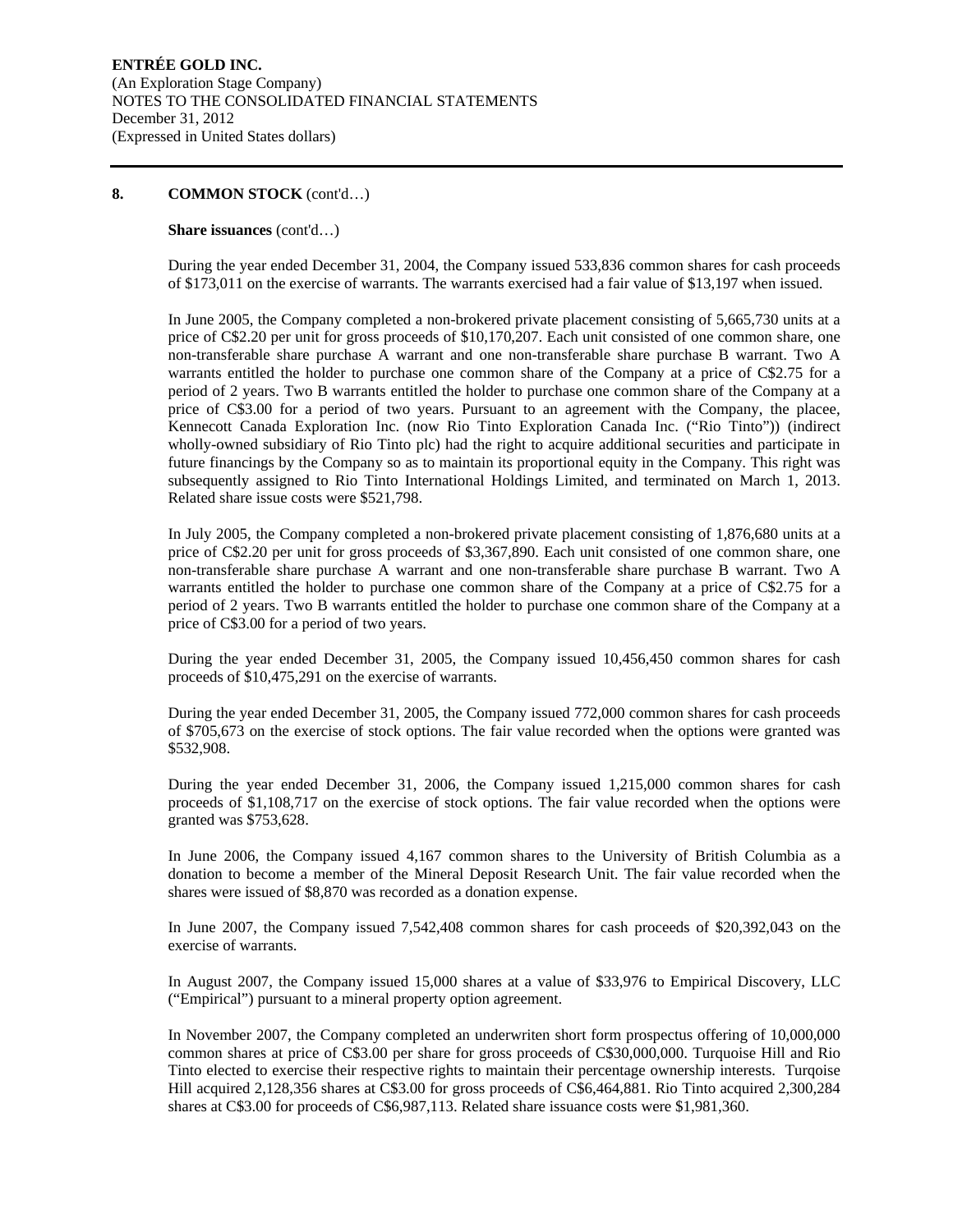#### **Share issuances** (cont'd…)

During the year ended December 31, 2007, the Company issued 728,700 common shares for cash proceeds of \$603,684 on the exercise of stock options. The fair value recorded when the options were granted was \$322,880.

In February 2008, the Company issued 10,000 shares at a fair value of \$20,066 pursuant to a mineral property option agreement.

In August 2008, the Company issued 20,000 shares at a fair value of \$40,875 pursuant to a mineral property option agreement.

During the year ended December 31, 2008, the Company issued 958,057 common shares for cash proceeds of \$856,470 on the exercise of stock options. The fair value recorded when the options were granted of \$591,456 has been transferred from additional paid–in capital to common stock on the exercise of the options. Included in the issued shares were 144,169 common shares issued pursuant to the cashless exercise of 296,112 options with an exercise price of C\$1.00, with the remaining 151,943 options treated as cancelled.

In February 2009, the Company issued 20,000 shares at a fair value of \$22,515 pursuant to a mineral property option agreement.

In August 2009, the Company issued 72,500 shares at a fair value of \$130,056 pursuant to mineral property option agreements.

In November 2009, the Company issued 50,000 shares at a fair value of \$122,551 pursuant to a mineral property option agreement.

During the year ended December 31, 2009, the Company issued 2,355,948 common shares for cash proceeds of \$2,280,050 on the exercise of stock options. The fair value recorded when the options were granted was \$2,050,489. Included in the issued shares were 415,448 common shares issued pursuant to the cashless exercise of 705,000 options with an exercise price of C\$1.15, with the remaining 289,552 options treated as cancelled.

In February 2010, the Company issued 30,000 shares at a fair value of \$82,391 pursuant to a mineral property option agreement.

In June 2010, the Company issued 15,020,801 shares at a fair value of \$28,325,101 pursuant to the acquisition of PacMag and incurred \$147,228 of share issue costs.

In August 2010, the Company issued 80,000 shares at a fair value of \$185,863 pursuant to a mineral property option agreement covering the Lordsburg and Oak Grove properties in New Mexico.

In October 2010, the Company issued 20,000 shares at a fair value of \$53,797 pursuant to a finder's fee agreement in connection with a mineral property option agreement.

In October 2010, the Company issued 22,500 shares at a fair value of \$60,233 pursuant to a mineral property option agreement.

During the year ended December 31, 2010, the Company issued 2,122,278 common shares for cash proceeds of \$2,699,728 on the exercise of stock options. The fair value recorded when the options were granted was \$1,932,407. Included in the issued shares were 430,078 common shares issued pursuant to the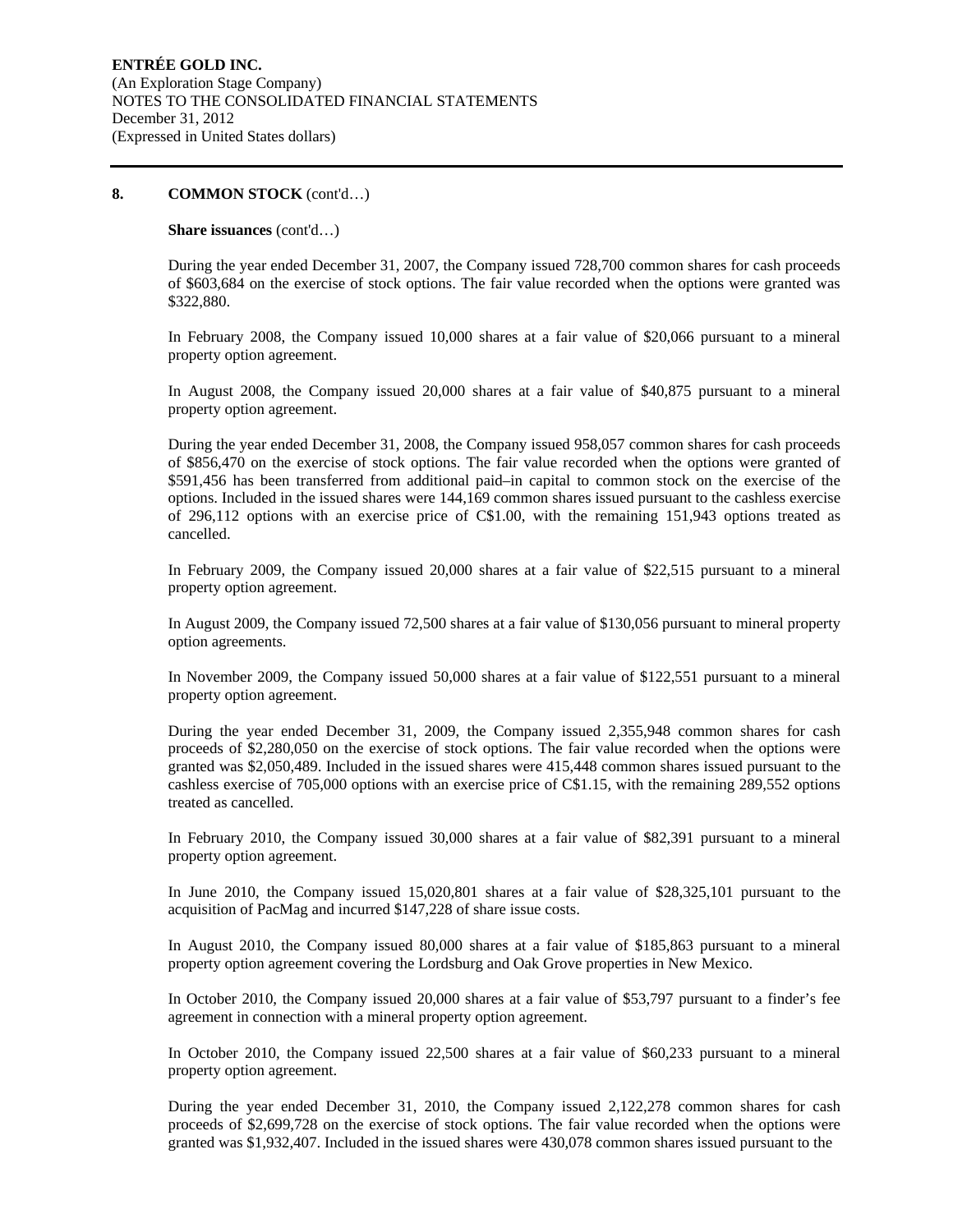#### **Share issuances** (cont'd…)

cashless exercise of 100,000 options with an exercise price of C\$1.32, 1,535,300 options with an exercise price of C\$1.75, and 7,500 options with an exercise price of C\$2.60, with the remaining 1,212,722 options treated as cancelled.

In February 2011, the Company issued 40,000 shares at a fair value of \$122,189 pursuant to a mineral property option agreement.

In July 2011, the Company issued 550,000 shares at a fair value of \$1,271,371 to acquire Honey Badger Exploration Inc.'s remaining 49% interest in what was then known as the Blackjack property.

In August 2011, the Company issued 150,000 shares at a fair value of \$304,793 pursuant to a mineral property option agreement.

In October 2011, the Company issued 12,500 shares at a fair value of \$19,753 pursuant to a mineral property option agreement.

In November 2011, the Company completed a marketed offering and issued 10,000,000 shares at a price of C\$1.25 per share. Rio Tinto elected to exercise its pre-emptive rights and purchased an additional 1,482,216 shares at a price of C\$1.25 per share. The total gross proceeds from the offering were \$14,075,483. Related share issuance costs were \$1,065,065.

During the year ended December 31, 2011, the Company issued 427,147 common shares for cash proceeds of \$608,466 on the exercise of stock options. The fair value recorded when the options were granted was \$442,255. Included in the issued shares were 87,847 common shares issued pursuant to the cashless exercise of 245,000 options with an exercise price of C\$1.32, with the remaining 157,153 options treated as cancelled.

In January 2012, the underwriters for the Company's November 2011 marketed offering exercised their over allotment option pursuant to which the Company issued 1,150,000 common shares at a price of C\$1.25 per share. Rio Tinto elected to exercise its pre-emptive rights and purchased an additional 170,455 shares at a price of C\$1.25 per share. The total gross proceeds from the over allotment were \$1,628,583. Related share issuance costs were \$108,058.

In January 2012, the Company issued 40,000 shares at a fair value of \$52,293 to acquire certain claims within or contiguous to the boundaries of its Ann Mason Project.

In June 2012, the Company issued 500,000 shares at a fair value of \$326,483 to purchase a 100% interest in the Lordsburg and Oak Grove properties.

#### **Stock options**

The Company has adopted a stock option plan (the "Plan") to grant options to directors, officers, employees and consultants. Under the Plan, the Company may grant options to acquire up to 10% of the issued and outstanding shares of the Company. Options granted can have a term of up to ten years and an exercise price typically not less than the Company's closing stock price on the last trading day before the date of grant. Vesting is determined at the discretion of the Board of Directors.

The Company uses the Black-Scholes option pricing model to determine the fair value of stock options granted. For employees, the compensation expense is amortized on a straight-line basis over the requisite service period which approximates the vesting period. Compensation expense for stock options granted to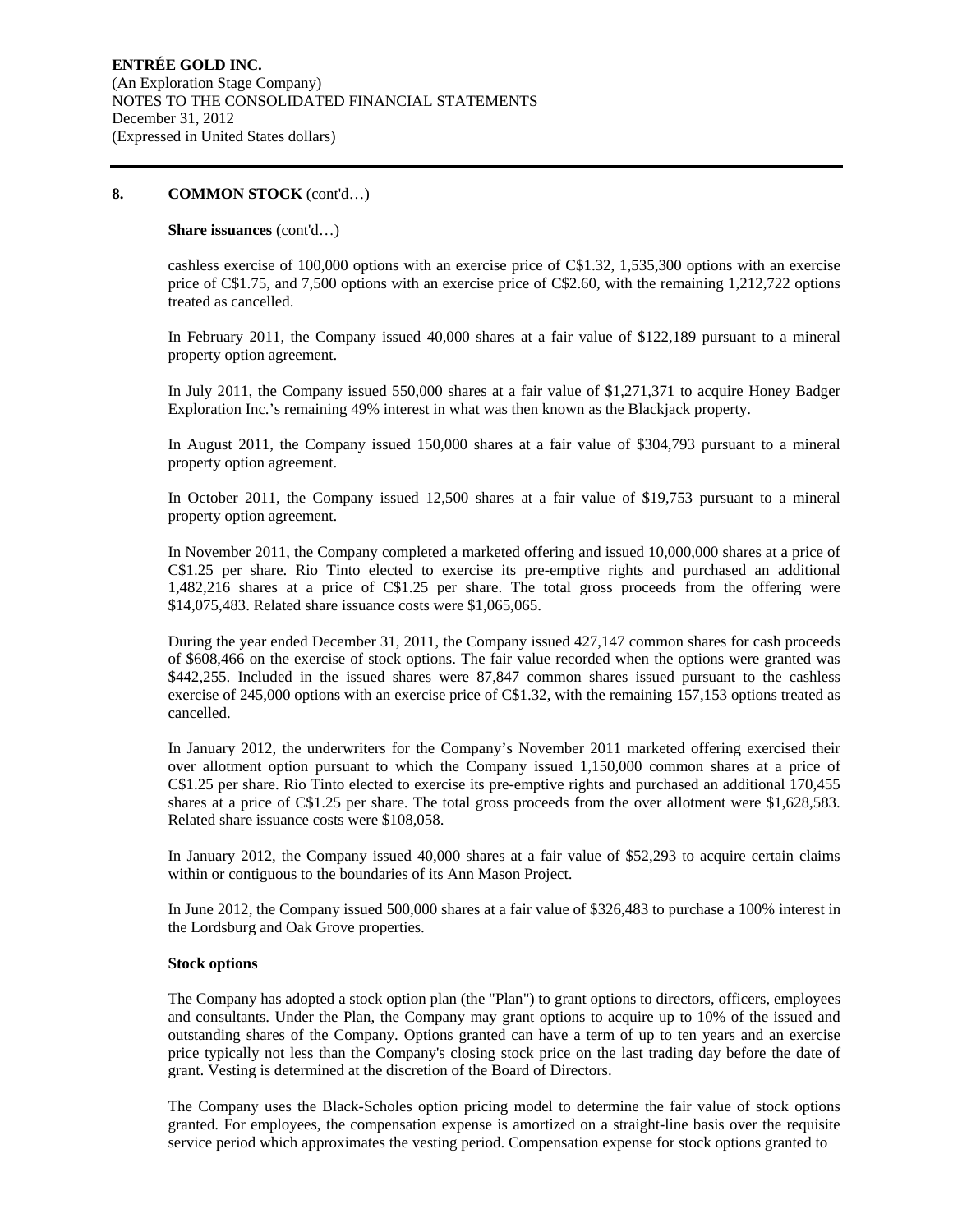#### **Stock options** (cont'd…)

non-employees is recognized over the contract services period or, if none exists, from the date of grant until the options vest. Compensation associated with unvested options granted to non-employees is re-measured on each balance sheet date using the Black-Scholes option pricing model.

The Company uses historical data to estimate option exercise, forfeiture and employee termination within the valuation model. The risk-free interest rate is based on a treasury instrument whose term is consistent with the expected term of the stock options. The Company has not paid and does not anticipate paying dividends on its common stock; therefore, the expected dividend yield is assumed to be zero. Companies are required to utilize an estimated forfeiture rate when calculating the expense for the reporting period. Based on the best estimate, management applied the estimated forfeiture rate of Nil in determining the expense recorded in the accompanying Statements of Operations and Comprehensive Loss.

Stock option transactions are summarized as follows:

|                              |                   | Weighted Average<br><b>Exercise Price</b> |
|------------------------------|-------------------|-------------------------------------------|
|                              | Number of Options | (C\$)                                     |
| Balance at December 31, 2010 | 9,292,800         | 2.09                                      |
| Granted                      | 575,000           | 2.77                                      |
| Exercised                    | (427, 147)        | 1.66                                      |
| Cancelled                    | (157, 153)        | 1.32                                      |
| Forfeited                    | (148,000)         | 2.31                                      |
| Balance at December 31, 2011 | 9,135,500         | 2.16                                      |
| Granted                      | 1,882,000         | 1.22                                      |
| Expired                      | (1,177,500)       | 2.14                                      |
| Forfeited                    | (617,000)         | 2.05                                      |
| Balance at December 31, 2012 | 9,223,000         | 1.98                                      |

There were 1,882,000 stock options granted during the year ended December 31, 2012 with a weighted average exercise price of C\$1.22 and a weighted average fair value of C\$0.60. The number of stock options exercisable at December 31, 2012 was 9,198,000.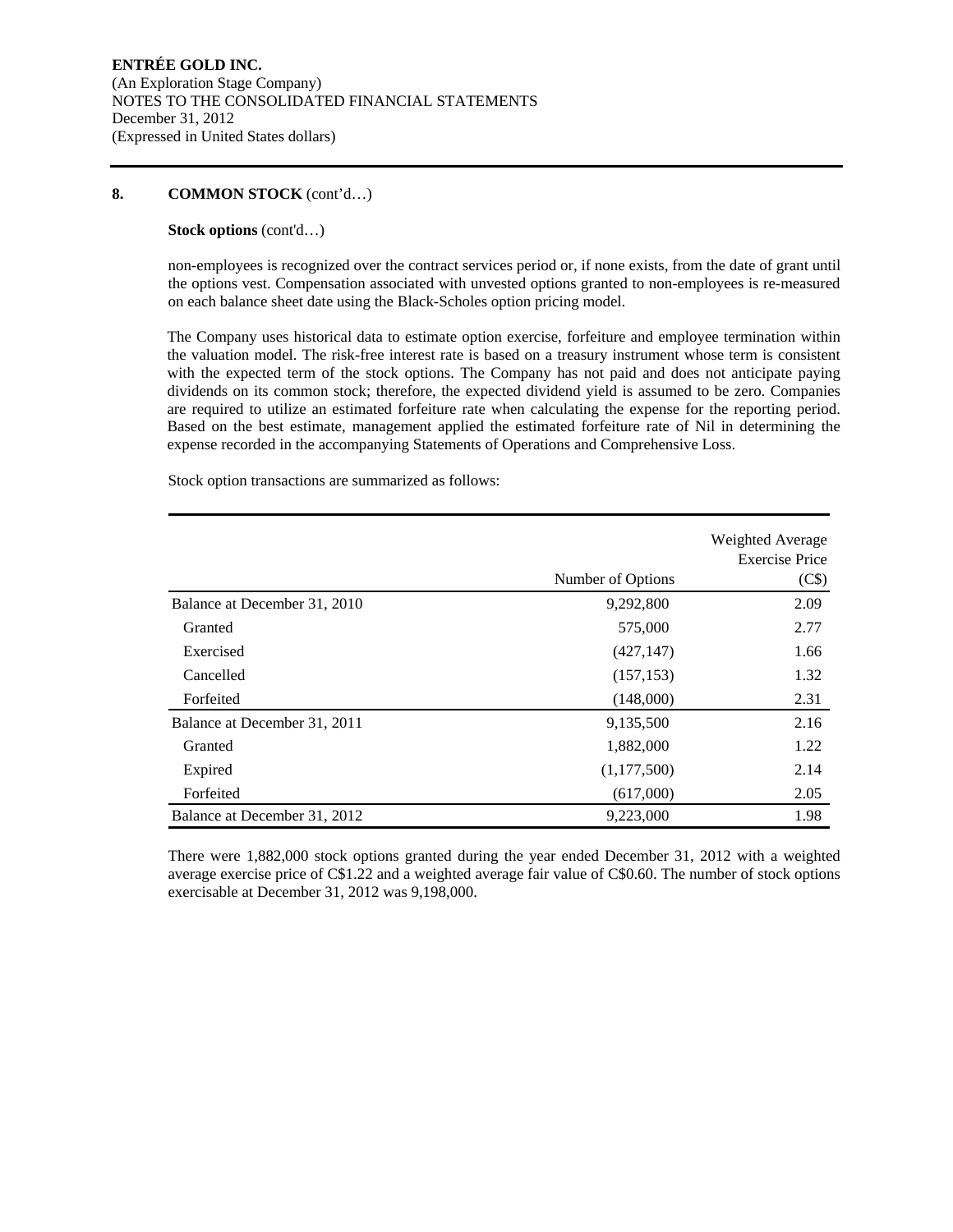#### **Stock options** (cont'd…)

At December 31, 2012, the following stock options were outstanding:

| Number of<br>Options | Exercise<br>Price<br>(C\$) | Aggregate<br>Intrinsic Value<br>(C\$) | <b>Expiry Date</b> | Number of<br>Options<br>Exercisable | Aggregate<br><b>Intrinsic Value</b><br>(C\$) |
|----------------------|----------------------------|---------------------------------------|--------------------|-------------------------------------|----------------------------------------------|
|                      |                            |                                       |                    |                                     |                                              |
| 1,292,500            | 2.00                       |                                       | April 3, 2013      | 1,292,500                           |                                              |
| 12,500               | 1.55                       | $\overline{\phantom{a}}$              | May 21, 2013       | 12,500                              |                                              |
| 37,500               | 2.02                       |                                       | July 17, 2013      | 37,500                              |                                              |
| 1,032,000            | 1.55                       | $\overline{\phantom{m}}$              | September 17, 2013 | 1,032,000                           |                                              |
| 5,000                | 1.55                       |                                       | October 10, 2013   | 5,000                               |                                              |
| 1,289,000            | 1.32                       | $\overline{\phantom{m}}$              | February 12, 2014  | 1,289,000                           |                                              |
| 1,472,500            | 2.60                       |                                       | December 29, 2014  | 1,472,500                           |                                              |
| 300,000              | 2.34                       | $\overline{\phantom{m}}$              | September 22, 2015 | 300,000                             |                                              |
| 1,372,500            | 2.86                       |                                       | November 22, 2015  | 1,372,500                           |                                              |
| 200,000              | 3.47                       | $\overline{\phantom{a}}$              | January 4, 2016    | 200,000                             |                                              |
| 125,000              | 2.94                       | $\overline{\phantom{m}}$              | March 8, 2016      | 125,000                             |                                              |
| 150,000              | 2.05                       |                                       | July 7, 2016       | 150,000                             |                                              |
| 100,000              | 2.23                       |                                       | July 15, 2016      | 100,000                             |                                              |
| 1,684,500            | 1.25                       | $\overline{\phantom{a}}$              | January 6, 2017    | 1,684,500                           |                                              |
| 50,000               | 1.27                       | $\overline{\phantom{a}}$              | January 18, 2014   | 50,000                              |                                              |
| 100,000              | 0.73                       |                                       | June 18, 2017      | 75,000                              |                                              |
| 9,223,000            |                            | \$                                    |                    | 9,198,000                           | \$                                           |

The aggregate intrinsic value in the preceding table represents the total intrinsic value, based on the Company's closing stock price of C\$0.45 per share as of December 31, 2012, which would have been received by the option holders had all option holders exercised their options as of that date. The total number of in-the-money options vested and exercisable as of December 31, 2012 was Nil. The total intrinsic value of options exercised during the year ended December 31, 2012 was \$Nil (December 31, 2011 - \$437,770).

Subsequent to December 31, 2012, the Company granted 4,985,000 stock options with an exercise price of C\$0.56.

#### **Stock-based compensation**

1,882,000 stock options were granted during the year ended December 31, 2012. The fair value of stock options granted during the year ended December 31, 2012 was \$1,124,930 (December 31, 2011 - \$944,319). 2,119,500 options fully vested during the year ended December 31, 2012 and 25,000 options will fully vest in 2013. Stock-based compensation recognized during the year ended December 31, 2012 was \$1,207,878 (December 31, 2011 - \$991,161) which has been recorded in the consolidated statements of operations as follows with corresponding additional paid-in capital recorded in stockholders' equity: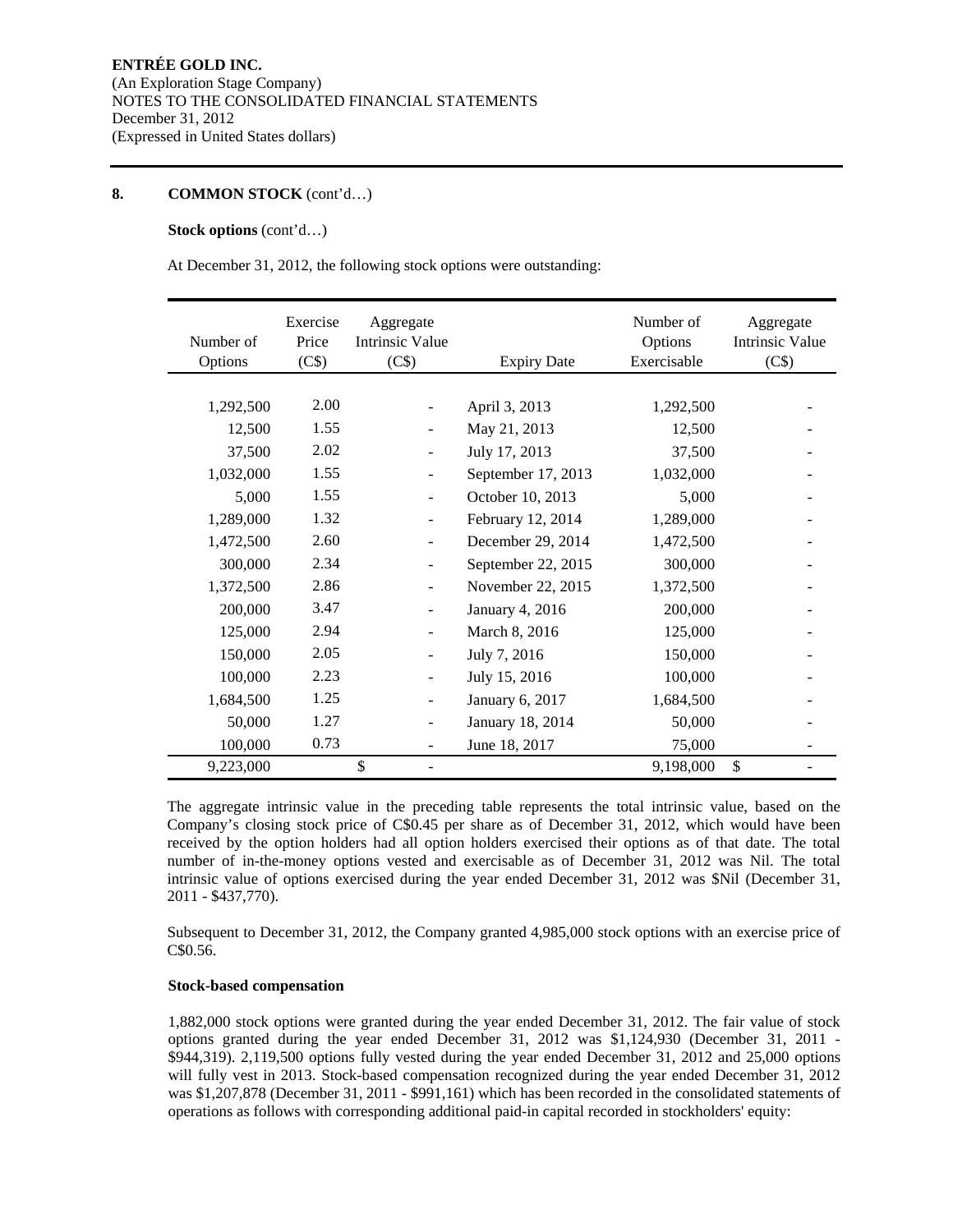**Stock-based compensation** (cont'd…)

|                            | Year Ended |                 | December 31, December 31, December 31, |         | Year Ended Cumulative to |                       |
|----------------------------|------------|-----------------|----------------------------------------|---------|--------------------------|-----------------------|
|                            |            | 2012            |                                        | 2011    |                          | 2012                  |
| Exploration                | S.         | 267.452 \$      |                                        |         |                          | 146,343 \$ 4,074,853  |
| General and administration |            | 940.426         |                                        | 844.818 |                          | 18,678,907            |
|                            |            | $$1,207,878$ \; |                                        |         |                          | 991,161 \$ 22,753,760 |

The following weighted-average assumptions were used for the Black-Scholes valuation of stock options granted:

|                                  | December 31,<br>2012 | December 31.<br>2011 |
|----------------------------------|----------------------|----------------------|
|                                  |                      |                      |
| Risk-free interest rate          | 1.13%                | 2.06%                |
| Expected life of options (years) | 4.9                  | 4.2                  |
| Annualized volatility            | 73%                  | 74%                  |
| Dividend rate                    | $0.00\%$             | $0.00\%$             |

#### **9. SEGMENT INFORMATION**

The Company operates in one business segment being the exploration of mineral property interests.

Geographic information is as follows:

|                     | December 31,<br>2012 |     | December 31.<br>2011 |  |
|---------------------|----------------------|-----|----------------------|--|
|                     |                      |     |                      |  |
| Identifiable assets |                      |     |                      |  |
| <b>USA</b>          | \$<br>58,094,222     | -S  | 52,424,129           |  |
| Canada              | 3,953,053            |     | 18,345,690           |  |
| Australia           | 1,487,117            |     | 1,993,279            |  |
| Mongolia            | 613,723              |     | 1,781,099            |  |
| Other               | 25,415               |     | 45,613               |  |
|                     | \$<br>64,173,530     | -\$ | 74,589,810           |  |
|                     |                      |     |                      |  |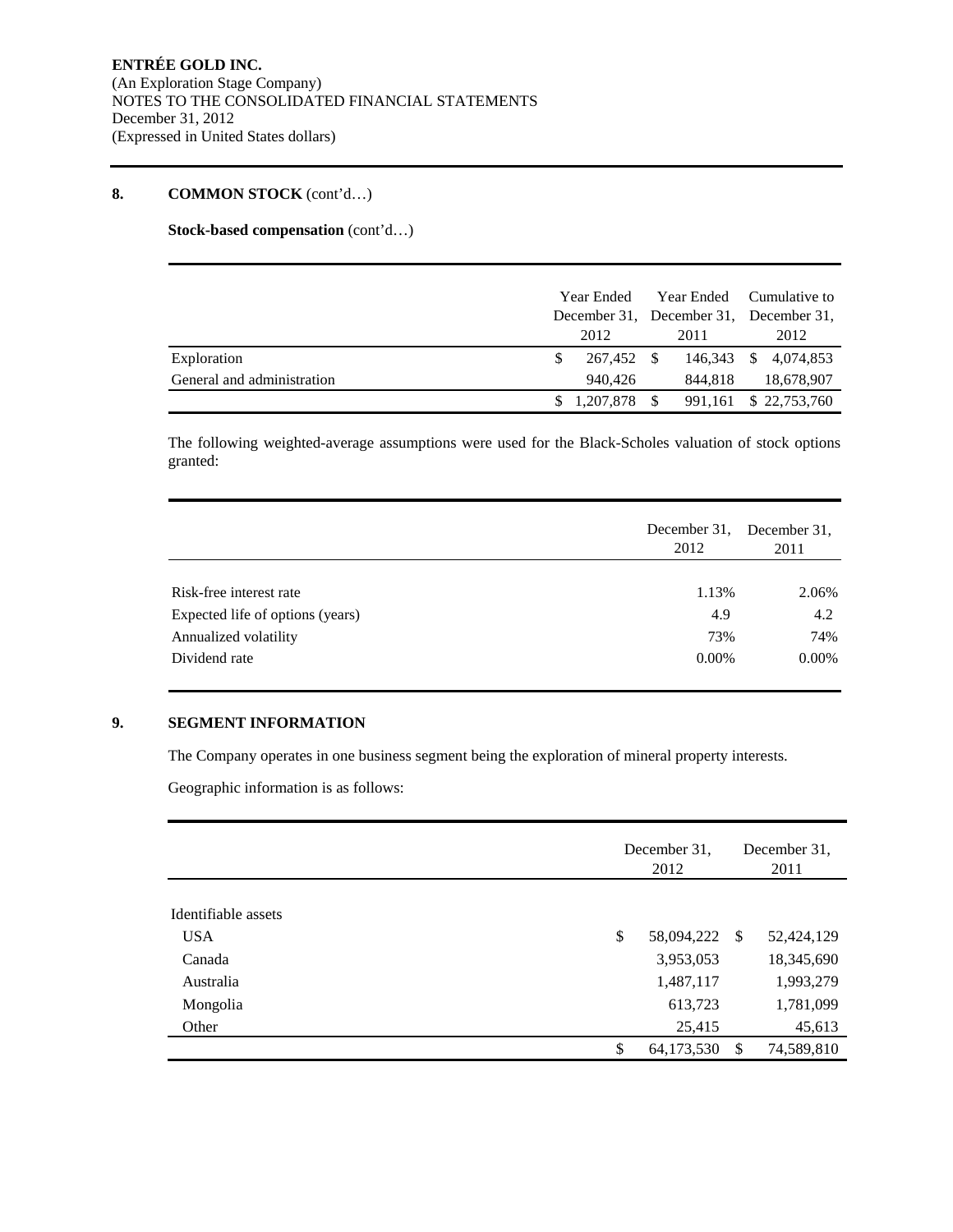#### **10. INCOME TAXES**

A reconciliation of income taxes at statutory rates with the reported taxes is as follows:

|                                                       |    | Year Ended<br>December 31.<br>2012 |              | Year Ended<br>December 31.<br>2011 |
|-------------------------------------------------------|----|------------------------------------|--------------|------------------------------------|
| Loss for the year                                     | S. | (14,866,359)                       | <sup>S</sup> | (21,969,902)                       |
| Statutory rate                                        |    | 25.0%                              |              | 26.5%                              |
| Expected income tax recovery                          |    | (3,716,590)                        |              | (5,822,024)                        |
| Permanent differences and other                       |    | 270,521                            |              | (22,083)                           |
| Difference in foreign tax rates and enacted tax rates |    | (577, 544)                         |              | (1,152,540)                        |
| Change in valuation allowance                         |    | 4,353,383                          |              | 2,014,763                          |
| Withholding taxes                                     |    |                                    |              | 152,190                            |
| Total income tax expense (recovery)                   | \$ | 329,770                            | \$.          | (4,829,694)                        |
|                                                       |    |                                    |              |                                    |
| Current income tax expense                            | \$ |                                    | \$           | 152,190                            |
| Deferred income tax expense (recovery)                |    | 329,770                            |              | (4,981,884)                        |
| Total income taxes                                    | \$ | 329,770                            | \$.          | (4,829,694)                        |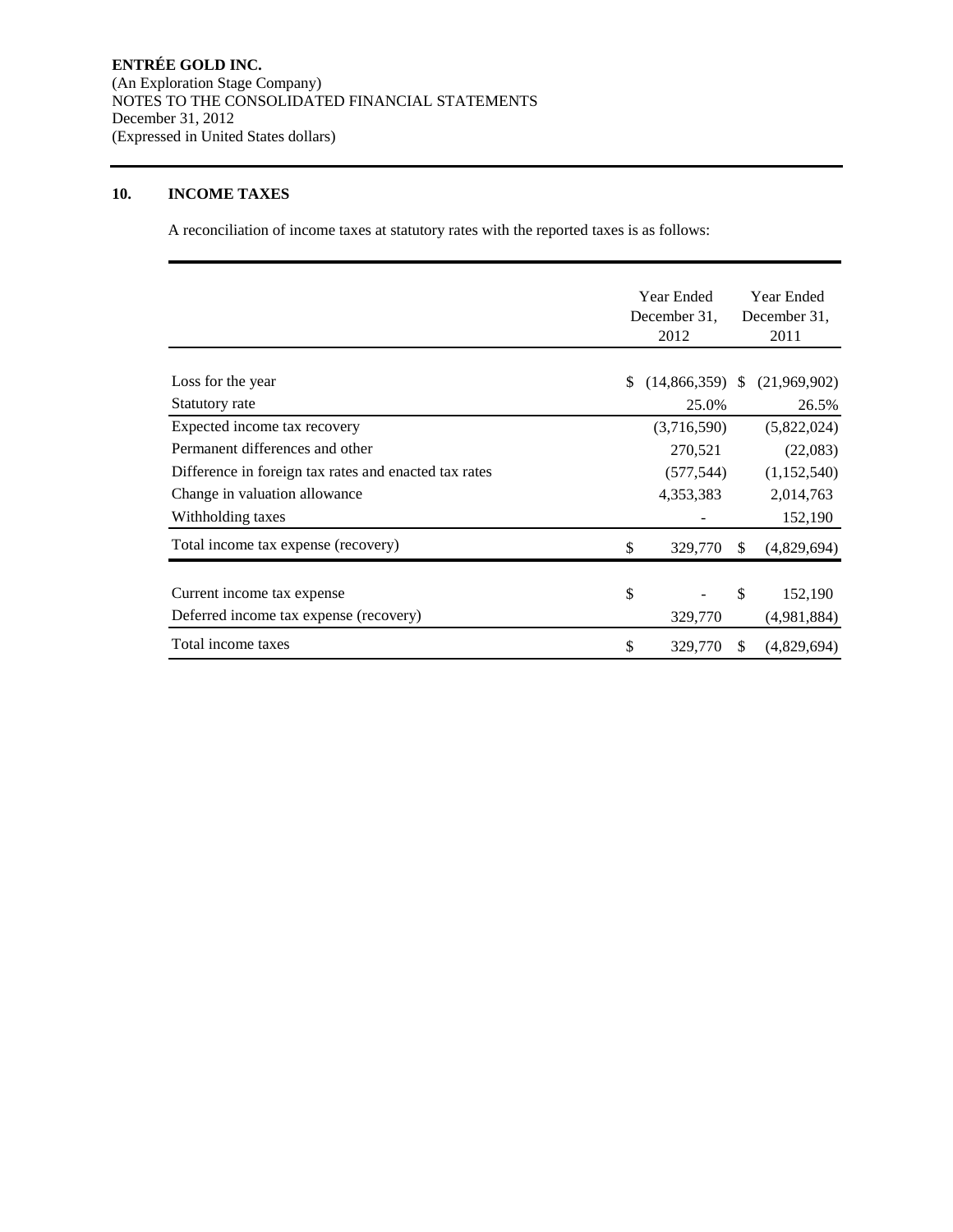#### **10. INCOME TAXES** (cont'd...)

The significant components of the Company's deferred income tax assets and liabilities are as follows:

|                                     | <b>Year Ended</b><br>December 31,<br>2012 |                     | <b>Year Ended</b><br>December 31,<br>2011 |                                  |
|-------------------------------------|-------------------------------------------|---------------------|-------------------------------------------|----------------------------------|
| Deferred income tax assets:         |                                           |                     |                                           |                                  |
| Non-capital loss carry forward      | \$                                        | 18,940,044          | - \$                                      | 16,310,423                       |
| Resource expenditures               |                                           | 9,116,317           |                                           | 6,717,013                        |
| Equipment                           |                                           | 127,684             |                                           | 76,811                           |
| Share issue and legal costs         |                                           | 248,806             |                                           | 318,999                          |
| Other                               |                                           | 317,704             |                                           | 255,619                          |
|                                     |                                           | 28,750,555          |                                           | 23,678,865                       |
| Valuation allowance                 |                                           | (22, 362, 426)      |                                           | (18,009,043)                     |
| Net deferred income tax assets      | \$                                        | 6,388,129           | $\mathbb{S}$                              | 5,669,822                        |
| Deferred income tax liabilities:    |                                           |                     |                                           |                                  |
| Mineral property interests          | \$                                        |                     |                                           | $(16,110,513)$ \$ $(15,062,436)$ |
| Net deferred income tax liabilities | \$                                        | $(16, 110, 513)$ \$ |                                           | (15,062,436)                     |
| Net deferred income tax liabilities | \$                                        | $(9,722,384)$ \$    |                                           | (9,392,614)                      |

The Company has available for deduction against future taxable income non-capital losses of approximately \$30,380,000 (2011: \$25,340,000) in Canada, \$690,000 (2011: \$680,000) in China, \$8,860,000 (2011: \$8,570,000) in Mongolia, \$25,470,000 (2011: \$22,000,000) in the United States of America, \$580,000 (2011: \$400,000) in Australia and \$300,000 (2011: \$240,000) in Peru. These losses, if not utilized, will expire through 2032. Subject to certain restrictions, the Company also has foreign resource expenditures available to reduce taxable income in future years. The Company has recognized \$6,388,129 of deferred tax benefits arising as a result of these losses, resource expenditures, equipment, share issue and legal costs in these financial statements.

The Company recognizes interest accrued related to unrecognized tax benefits in interest expense and penalties in operating expenses. As of December 31, 2012, there was no accrued interest or accrued penalties.

The Company files income tax returns in Canada and several foreign jurisdictions. The Company's Canadian income tax returns from 2004 to 2012 are open. For other foreign jurisdictions, including Mongolia and the U.S., all years remain open.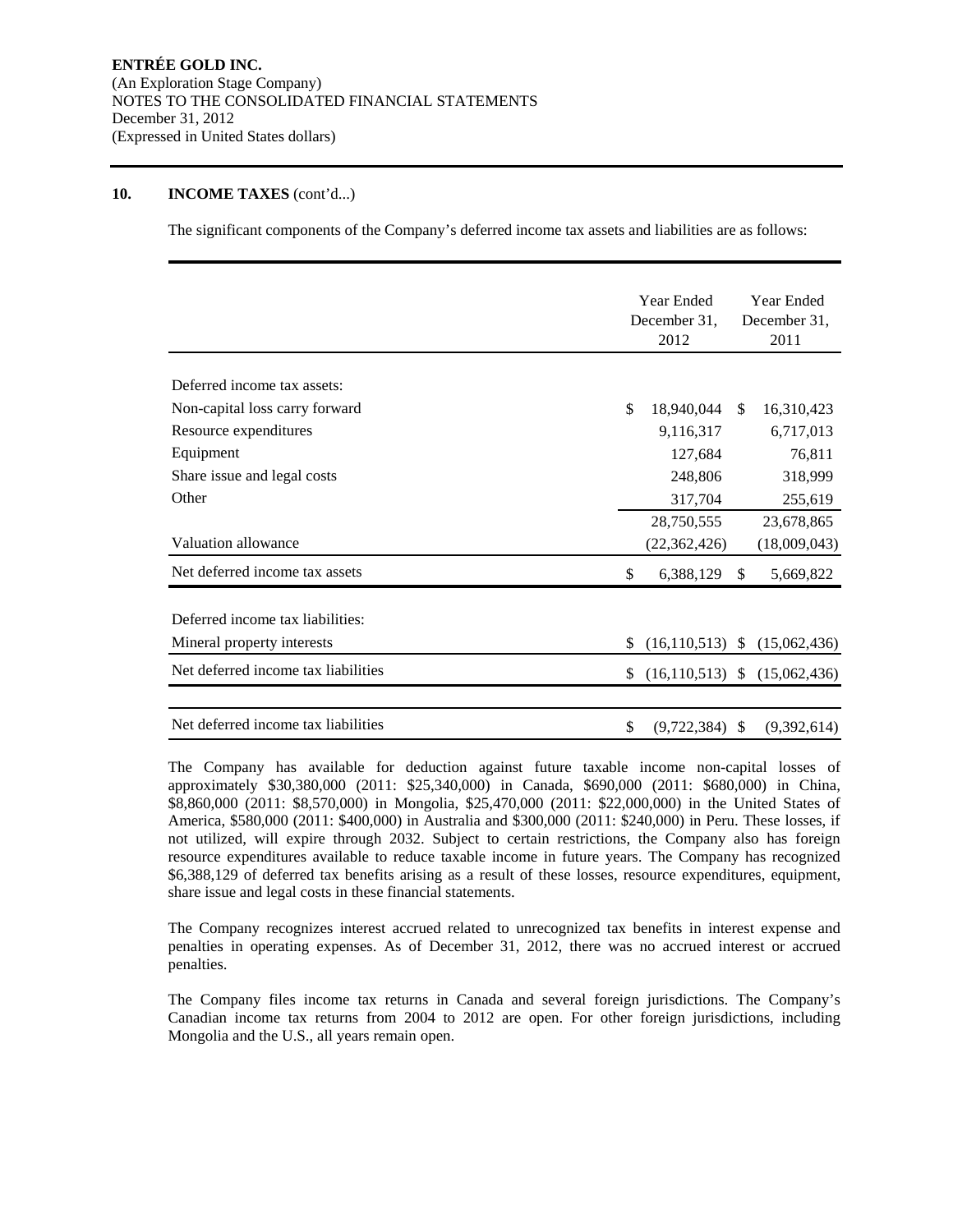#### **11. FINANCIAL INSTRUMENTS**

The Company's financial instruments generally consist of cash and cash equivalents, short-term investments, receivables, deposits, accounts payable and accrued liabilities and loans payable. Unless otherwise noted, it is management's opinion that the Company is not exposed to significant interest or credit risks arising from these financial instruments. The fair value of these financial instruments approximates their carrying values, except as noted below.

The Company is exposed to currency risk by incurring certain expenditures in currencies other than the Canadian dollar. The Company does not use derivative instruments to reduce this currency risk.

Fair value measurement is based on a fair value hierarchy, which requires an entity to maximize the use of observable inputs and minimize the use of unobservable inputs when measuring fair value. The standard describes three levels of inputs that may be used to measure fair value which are:

Level 1 — Quoted prices that are available in active markets for identical assets or liabilities.

Level  $2 -$  Quoted prices in active markets for similar assets that are observable.

Level 3 — Unobservable inputs that are supported by little or no market activity and that are significant to the fair value of the assets or liabilities.

At December 31, 2012, the Company had Level 1 financial instruments, consisting of cash, with a fair value of \$4,255,508.

### Year Ended December 31, December 31, 2012 Year Ended 2011 **Accumulated OCI, beginning of year:** Currency translation adjustment  $\qquad \qquad$   $\qquad \qquad$  1,901,351  $\qquad$  3,002,717 Available for sale securities  $\sim$  2,747,997  $$1,901,351$   $$5,750,714$ **Other comprehensive income (loss) for the year:** Currency translation adjustments  $\qquad$   $\qquad$  1,351,668 \$ (1,101,366) Unrealized gain on available for sale investments  $\frac{715,428}{ }$ Release of OCI on available for sale investments  $(3,463,425)$  $$ 1,351,668 \quad $ (3,849,363)$ **Accumulated OCI, end of year:** Currency translation adjustment  $\qquad$   $\qquad$   $\qquad$  3,253,019 \$ 1,901,351 Available for sale securities \$ 1,901,351 3,253,019 \$

#### **12. ACCUMULATED OTHER COMPREHENSIVE INCOME (OCI)**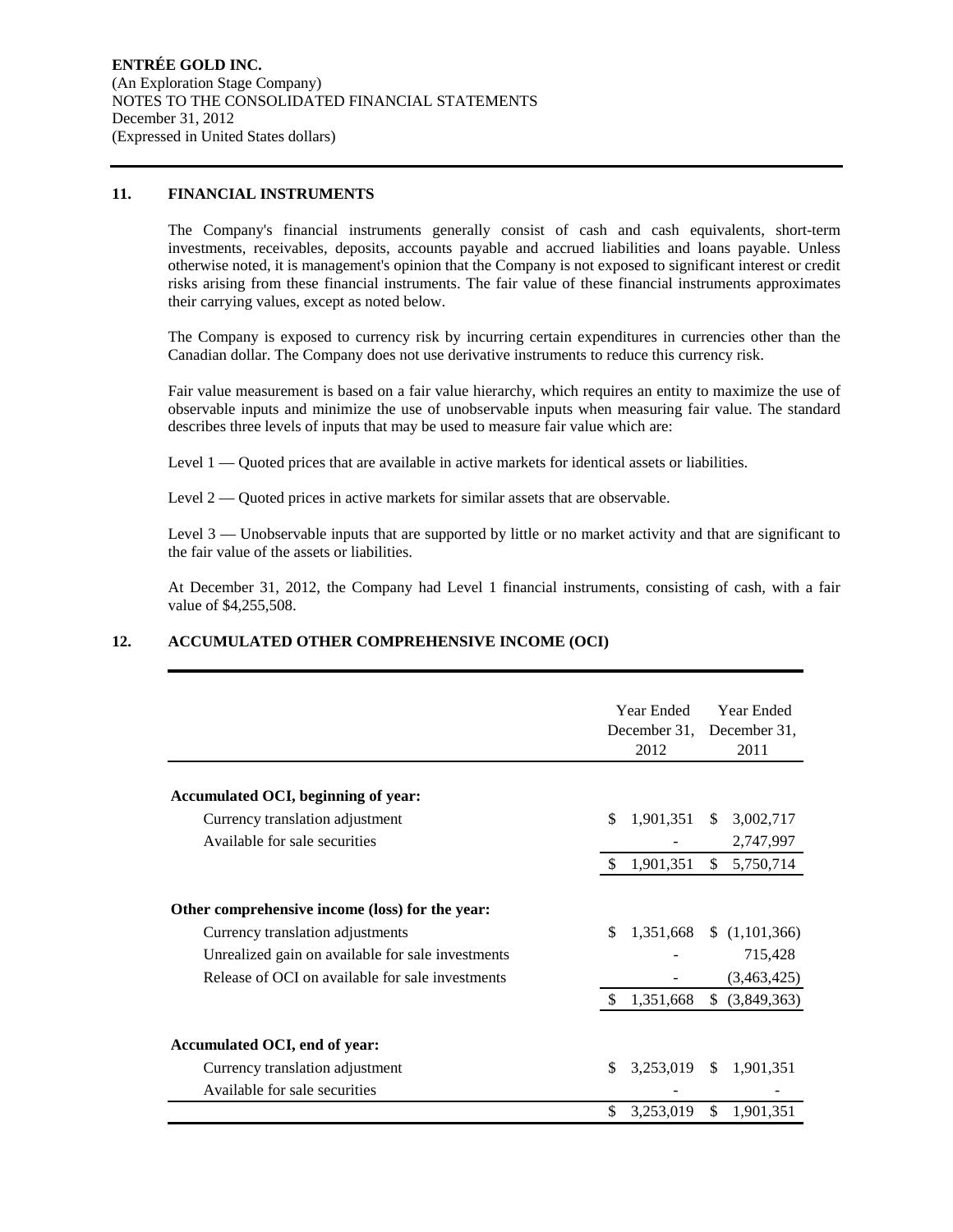#### **13. SUPPLEMENTAL DISCLOSURE WITH RESPECT TO CASH FLOWS**

The significant non-cash transactions for the year ended December 31, 2012 consisted of the following items:

- issuance of 540,000 common shares (December 31, 2011 752,500) in payment of mineral property acquisitions valued at  $$378,776$  (December 31, 2011 –  $$1,721,110$ ) which have been capitalized as mineral property interests.
- funding by OTLLC of the Company's investment requirements for the Entrée-OTLLC Joint Venture of \$1,012,156 (December 31, 3011 – \$2,397,085).

#### **14. COMMITMENTS**

The Company is committed to make lease payments for the rental of office space as follows:

| 2013 | 291,380     |
|------|-------------|
| 2014 | 217,233     |
| 2015 | 221,133     |
| 2016 | 223,919     |
| 2017 | 93.299      |
|      | \$1,046,964 |

The Company incurred lease expense of \$398,266 (December 31, 2011 – \$382,878) for the year ended December 31, 2012.

#### **15. TRANSACTIONS WITH RELATED PARTIES**

The Company did not enter into any transactions with related parties during the year ended December 31, 2012. On June 13, 2011, the Company sold its 100% interest in the Rainbow Canyon property to Acrex Ventures Ltd. ("Acrex"), for \$125,000 and a 3% NSR royalty, which may be bought down to a 1% NSR royalty for \$1 million. At the date of the transaction, Acrex was related to the Company by way of a common director.

#### **16. SUBSEQUENT EVENTS**

Subsequent to December 31, 2012:

The Company granted 4,985,000 stock options with an exercise price of C\$0.56.

On February 15, 2013, the Company entered into a financing package with Sandstorm Gold Ltd. ("Sandstorm") for gross proceeds of approximately \$55 million consisting of three components:

- 1) An equity participation and funding agreement that provided an upfront deposit (the "Deposit") from Sandstorm of \$40 million. The Company will use future payments that it receives from its mineral property interests to purchase and deliver metal credits to Sandstorm, in amounts that are indexed to the Company's share of gold, silver and copper production from the Joint Venture Property as follows:
	- 25.7% of the Company's share of gold and silver, and 2.5% of the Company's share of copper, produced from the portion of the Shivee Tolgoi mining licence included in the Joint Venture Property; and
	- 33.8% of the Company's share of gold and silver, and 2.5% of the Company's share of copper, produced from the Javhlant mining licence.